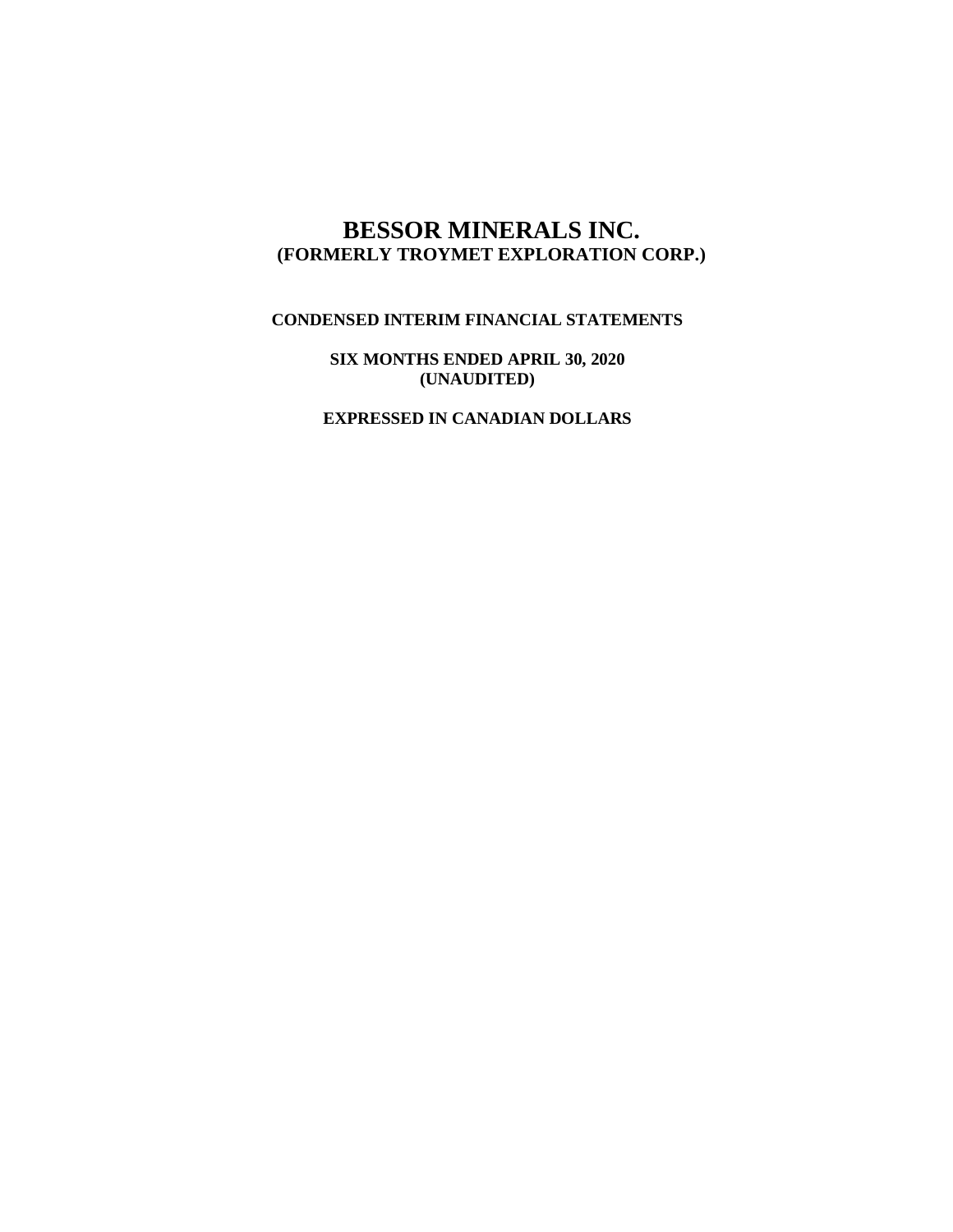Notice to Reader

The accompanying unaudited condensed interim financial statements of Bessor Minerals Inc. (formerly Troymet Exploration Corp.) for the quarter ended April 30, 2020 have been prepared by management and approved by the Audit Committee and the Board of Directors of the Company. These statements have not been reviewed by the Company's external auditors.

Dated June 16, 2020

"Kieran Downes"

\_\_\_\_\_\_\_\_\_\_\_\_\_\_\_\_\_\_\_\_\_\_\_\_\_\_\_\_\_\_\_ Kieran Downes President and Chief Executive Officer

\_\_\_\_\_\_\_\_\_\_\_\_\_\_\_\_\_\_\_\_\_\_\_\_\_\_\_\_\_\_\_

"Joseph Meagher"

Joseph Meagher Chief Financial Officer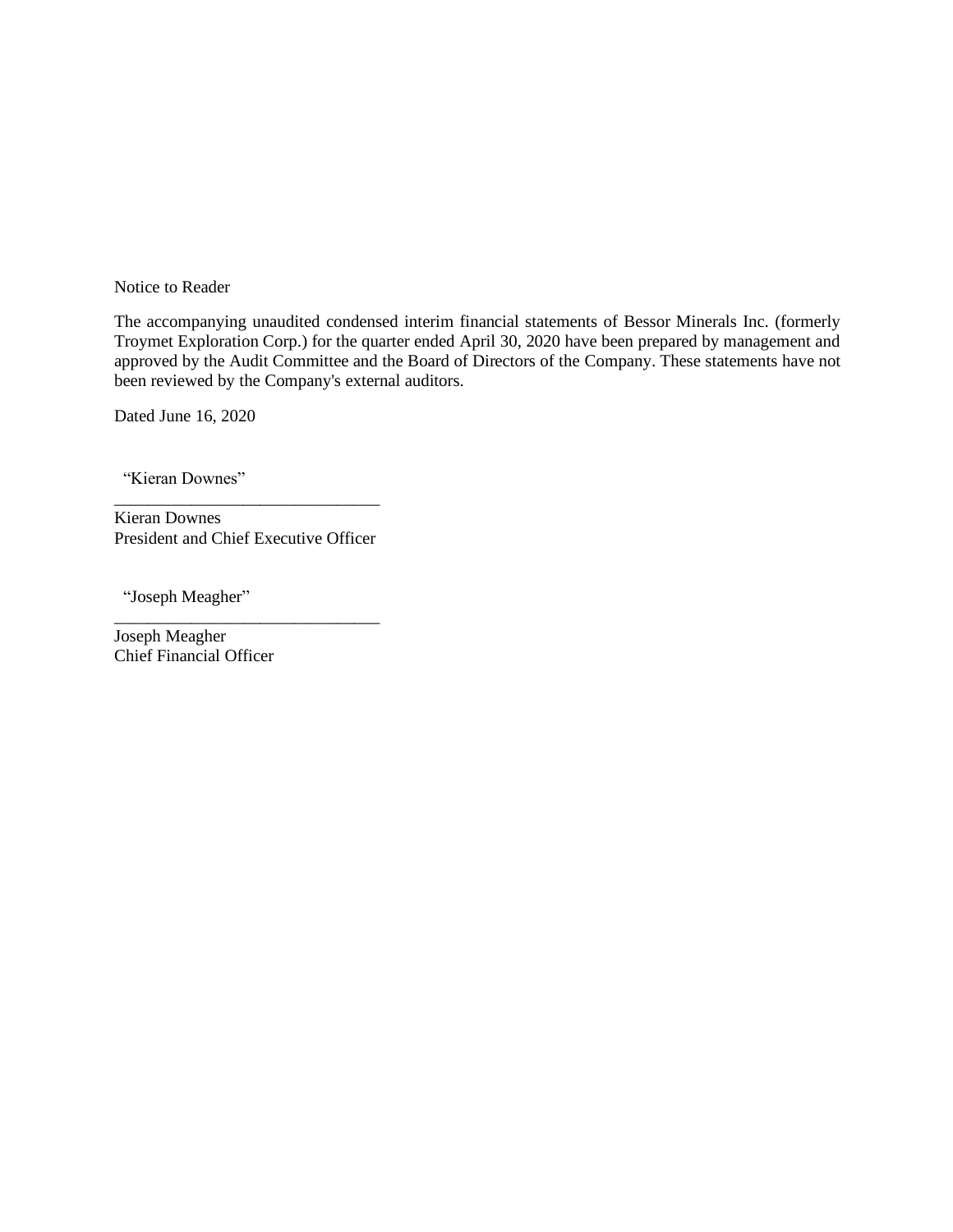### **BESSOR MINERALS INC. (formerly Troymet Exploration Corp.) Condensed Interim Statements of Financial Position (Unaudited – Expressed in Canadian Dollars)**

|                                                    | April 30<br>2020 | October 31<br>2019 |
|----------------------------------------------------|------------------|--------------------|
| <b>ASSETS</b>                                      |                  |                    |
| <b>CURRENT ASSETS</b>                              |                  |                    |
| Cash and cash equivalents (Note 5)                 | \$<br>505,773    | \$<br>556,782      |
| Accounts receivable                                | 307              | 710                |
| Prepaid expenses                                   | 5,910            | 587                |
|                                                    | 511,990          | 558,079            |
| <b>RECLAMATION ADVANCE (Note 6)</b>                | 5,000            | 5,000              |
| MINERAL EXPLORATION AND EVALUATION ASSETS (Note 7) | 388,313          | 387,113            |
| <b>INVESTMENT IN PRIVATE COMPANY (Note 8)</b>      | $\mathbf{1}$     | 1                  |
|                                                    |                  |                    |
|                                                    | \$<br>905,304    | \$<br>950,193      |
| <b>LIABILITIES</b>                                 |                  |                    |
| <b>CURRENT LIABILITIES</b>                         |                  |                    |
| Accounts payable and accrued liabilities (Note 11) | \$<br>644        | \$<br>14,973       |
| <b>EQUITY</b>                                      |                  |                    |
| <b>SHARE CAPITAL (Note 9)</b>                      | 9,548,571        | 9,548,571          |
| <b>RESERVE</b> (Note 10)                           | 1,056,536        | 1,056,536          |
| <b>DEFICIT</b>                                     | (9,700,447)      | (9,669,887)        |
|                                                    | 904,660          | 935,220            |
|                                                    | \$<br>905,304    | \$<br>950,193      |

Approved on behalf of the Board of Directors:

| "Kieran Downes" | "David Billard" |
|-----------------|-----------------|
|                 |                 |
| Kieran Downes   | David Billard   |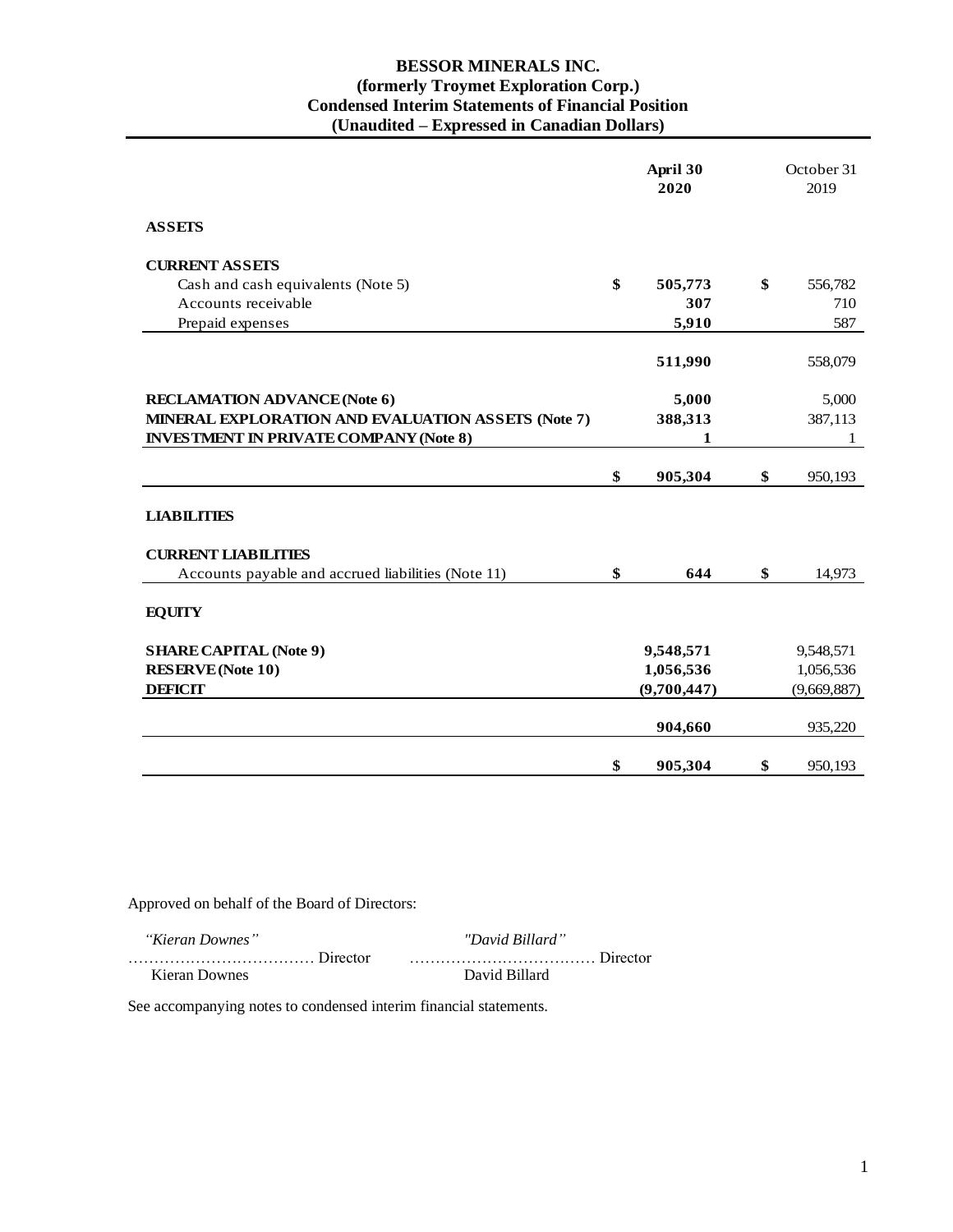### **BESSOR MINERALS INC. (formerly Troymet Exploration Corp.) Condensed Interim Statements of Loss and Comprehensive Loss (Unaudited – Expressed in Canadian Dollars)**

|                                                                                    | <b>Three Months</b><br><b>Ended</b><br>April 30,<br>2020 | Three Months<br>Ended<br>April 30,<br>2019 | <b>Six Months</b><br><b>Ended</b><br>April 30,<br>2020 | Six Months<br>Ended<br>April 30,<br>2019 |
|------------------------------------------------------------------------------------|----------------------------------------------------------|--------------------------------------------|--------------------------------------------------------|------------------------------------------|
| <b>EXPENSES</b>                                                                    |                                                          |                                            |                                                        |                                          |
| Foreign exchange (gain)                                                            | \$<br>30 <sup>5</sup>                                    | $(144)$ \$                                 | $(7)$ \$                                               | (3,092)                                  |
| General and administration                                                         | 3,586                                                    | 3,826                                      | 7,452                                                  | 7,695                                    |
| Management fees (recovery) (Note 11)                                               | 6,000                                                    | (6,000)                                    | 12,000                                                 | 16,000                                   |
| Professional fees                                                                  | 851                                                      | 11,600                                     | 3,632                                                  | 19,502                                   |
| Public company costs                                                               | 6.806                                                    | 12,933                                     | 9,581                                                  | 16,197                                   |
| Travel and related costs                                                           | 129                                                      | 679                                        | 210                                                    | 4,731                                    |
|                                                                                    | 17,402                                                   | 22,894                                     | 32,868                                                 | 61,033                                   |
| <b>LOSS BEFORE OTHER INCOME</b>                                                    | (17, 402)                                                | (22, 894)                                  | (32, 868)                                              | (61,033)                                 |
| <b>FINANCE INCOME</b>                                                              | 1,204                                                    | 1,087                                      | 2,308                                                  | 2,256                                    |
| NET LOSS AND COMPREHENSIVE LOSS                                                    | \$<br>$(16, 198)$ \$                                     | $(21,807)$ \$                              | $(30,560)$ \$                                          | (58, 777)                                |
| WEIGHTED AVERAGE NUMBER OF COMMON<br><b>SHARES OUTSTANDING - BASIC AND DILUTED</b> | 19,985,623                                               | 12,435,622                                 | 19,985,623                                             | 12,435,622                               |
| <b>BASIC AND DILUTED LOSS</b><br><b>PER SHARE</b>                                  | \$<br>$(0.00)$ \$                                        | $(0.00)$ \$                                | $(0.00)$ \$                                            | (0.00)                                   |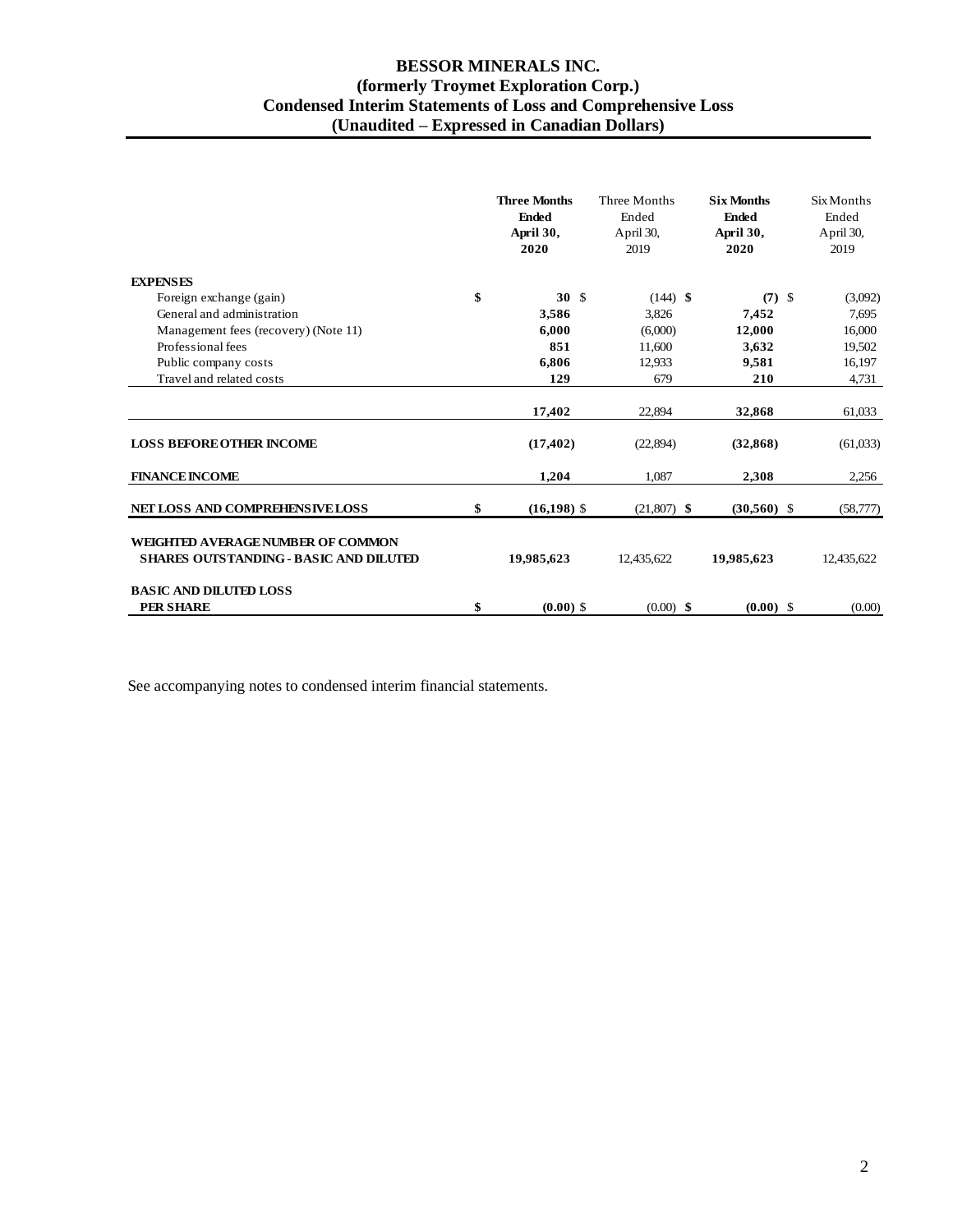### **BESSOR MINERALS INC. (formerly Troymet Exploration Corp.) Condensed Interim Statements of Changes in Equity (Unaudited – Expressed in Canadian Dollars)**

|                                                             | Number of<br><b>Common</b> |               |                          |                |                              |         |                  |                     |
|-------------------------------------------------------------|----------------------------|---------------|--------------------------|----------------|------------------------------|---------|------------------|---------------------|
|                                                             | <b>Shares</b>              |               | <b>Share Capital</b>     | <b>Reserve</b> |                              | Deficit |                  | <b>Total Equity</b> |
|                                                             |                            |               |                          |                |                              |         |                  |                     |
| Balance, October 31, 2018                                   | 12,435,623                 | <sup>\$</sup> | 9,184,714                | <sup>\$</sup>  | 1,056,536                    | -S      | $(9,554,443)$ \$ | 686,807             |
| Net loss for the period                                     |                            |               | $\overline{\phantom{a}}$ |                |                              |         | (58, 777)        | (58, 777)           |
|                                                             |                            |               |                          |                |                              |         |                  |                     |
| Balance, April 30, 2019                                     | 12,435,623                 |               | 9,184,714                |                | 1,056,536                    |         | (9,613,220)      | 628,030             |
| Private placements                                          | 7,250,000                  |               | 362,500                  |                | $\overline{\phantom{a}}$     |         |                  | 362,500             |
| Share issue costs                                           |                            |               | (16, 643)                |                |                              |         |                  | (16, 643)           |
| Shares issued for mineral exploration and evaluation assets | 300,000                    |               | 18,000                   |                | $\overline{\phantom{a}}$     |         |                  | 18,000              |
| Net loss for the period                                     | $\overline{\phantom{a}}$   |               | $\overline{\phantom{a}}$ |                | $\qquad \qquad \blacksquare$ |         | (56, 667)        | (56, 667)           |
| Balance, October 31, 2019                                   | 19,985,623                 |               | 9,548,571                |                | 1,056,536                    |         | (9,669,887)      | 935,220             |
| Net loss for the period                                     |                            |               | $\overline{\phantom{a}}$ |                |                              |         | (30, 560)        | (30, 560)           |
| Balance, April 30, 2020                                     | 19,985,623                 | S             | 9,548,571                | \$.            | 1,056,536                    | S       | $(9,700,447)$ \$ | 904,660             |
|                                                             |                            |               |                          |                |                              |         |                  |                     |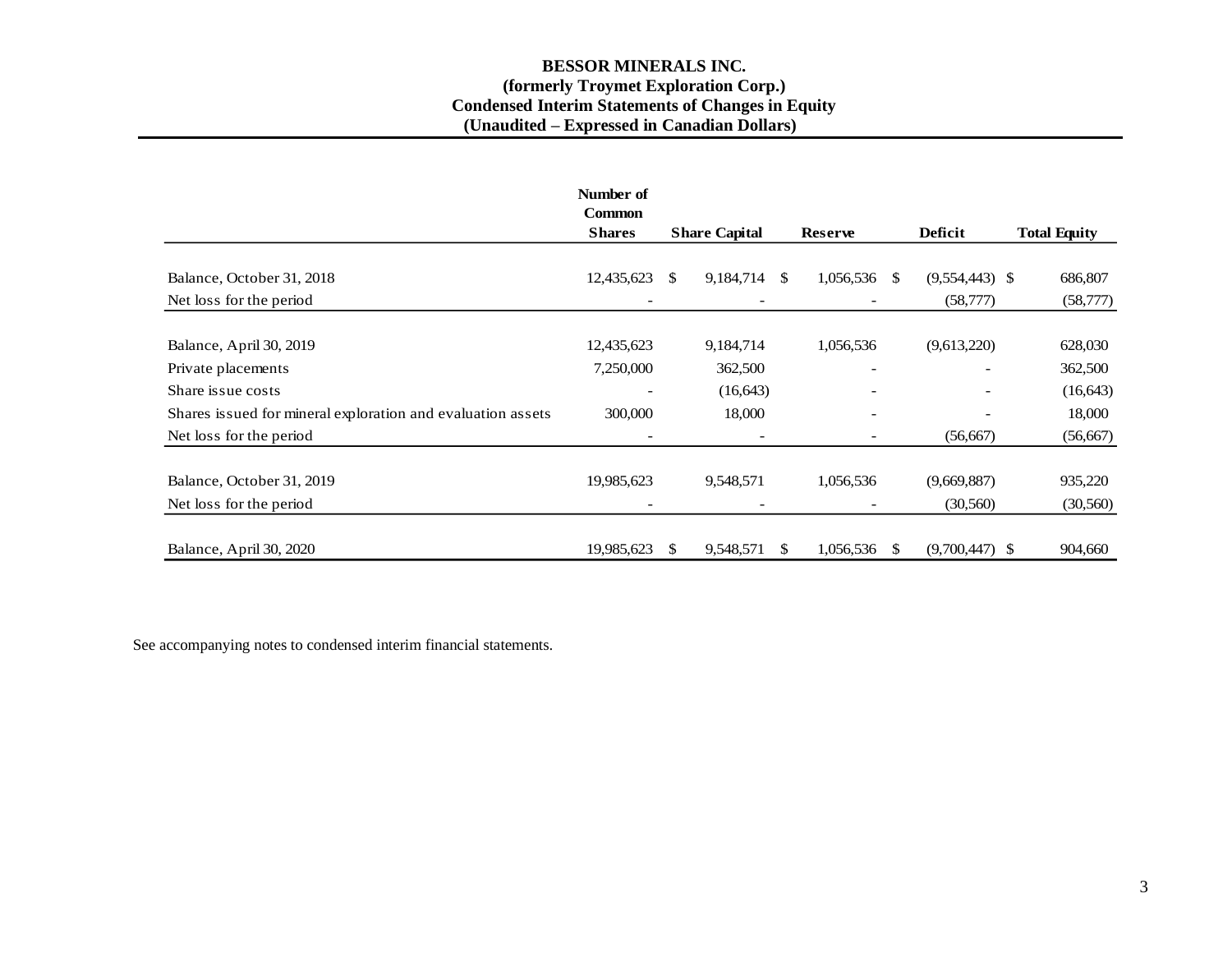### **BESSOR MINERALS INC. (formerly Troymet Exploration Corp.) Condensed Interim Statements of Cash Flow For the Six Months Ended (Unaudited – Expressed in Canadian Dollars)**

|                                                         | April 30,<br>2020 |              | April 30,<br>2019 |
|---------------------------------------------------------|-------------------|--------------|-------------------|
| <b>OPERATING ACTIVITIES</b>                             |                   |              |                   |
| Net loss                                                | \$<br>(30, 560)   | $\mathbb{S}$ | (58, 777)         |
| Changes in non-cash working capital                     |                   |              |                   |
| Accounts receivable                                     | 403               |              | (820)             |
| Prepaid expenses                                        | (5,323)           |              | (5,720)           |
| Accounts payable and accrued liabilities                | (14, 329)         |              | (30, 130)         |
| <b>CASH USED IN OPERATING ACTIVITIES</b>                | (49, 809)         |              | (95, 447)         |
| <b>INVESTING ACTIVITIES</b>                             |                   |              |                   |
| Investment in mineral exploration and evaluation assets | (1,200)           |              | (1,200)           |
| Reclamation advances refunded                           |                   |              | 17,424            |
| CASH PROVIDED BY (USED IN) INVESTING ACTIVITIES         | (1,200)           |              | 16,224            |
| <b>CHANGE IN CASH AND CASH EQUIVALENTS</b>              | (51,009)          |              | (79,223)          |
| CASH AND CASH EQUIVALENTS, BEGINNING OF PERIOD          | 556,782           |              | 336,662           |
| CASH AND CASH EQUIVALENTS, END OF PERIOD                | \$<br>505,773     | \$           | 257,439           |
| <b>SUPPLEMENTAL CASH FLOW INFORMATION</b>               |                   |              |                   |
| Interest received                                       | \$<br>2,308       | \$           | 2,256             |
| Income tax paid                                         | \$                | \$           |                   |
| <b>CASH AND CASH EQUIVALENTS</b>                        |                   |              |                   |
| Cash                                                    | \$<br>30,271      | \$           | 26,875            |
| Guaranteed investment certificates                      | 475,502           |              | 230,564           |
|                                                         | \$<br>505,773     | \$           | 257,439           |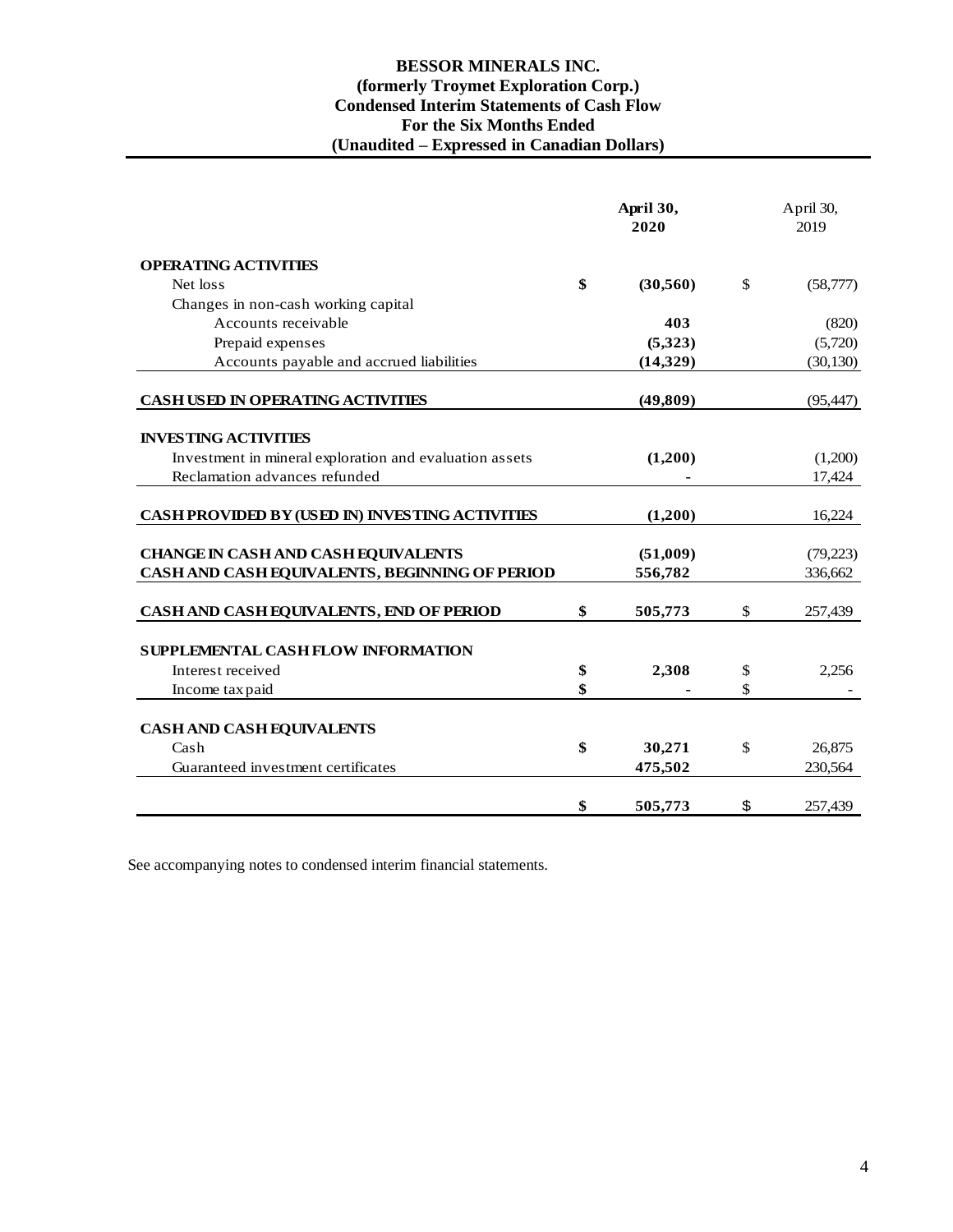### **1. NATURE OF OPERATIONS**

Bessor Minerals Inc. (formerly Troymet Exploration Corp. ("Troymet")) (the "Company") of Box 37033 Country Club PO, Nanaimo, British Columbia, V9T 6N4 was incorporated under the *Business Corporations Act* (Alberta) on June 4, 2007. A Plan of Arrangement between the Company, Signet Minerals Inc. and Cash Minerals Ltd. was completed on August 7, 2007. The Company was listed on the TSX Venture Exchange ("TSX-V") on September 20, 2007. The Company trades under the symbol "BST". The principal business of the Company is the identification, evaluation and acquisition of mineral properties, as well as exploration of mineral properties once acquired.

On April 11, 2019, the Company changed its name to Bessor Minerals Inc. and completed a consolidation of its common shares on the basis of one new common share for every existing ten common shares.

### **2. GOING CONCERN**

These condensed interim financial statements have been prepared on the basis of accounting principles applicable to a going concern, which assumes that the Company will continue in operation for the foreseeable future and will be able to realize its assets and discharge its liabilities in the normal course of operations.

The Company is in the process of exploring and evaluating its mineral exploration and evaluation assets. On the basis of the information to date, it has not yet determined whether these assets contain economically recoverable ore reserves. The underlying value of the mineral exploration and evaluation assets and related deferred costs is entirely dependent on the existence of economically recoverable reserves, the ability of the Company to obtain the necessary financing to complete development and upon future profitable production. The amounts shown as mineral exploration and evaluation assets and deferred exploration costs represent net costs to date, less any amounts written off, and do not necessarily represent present or future values.

The Company's ability to continue as a going concern is dependent on accessing capital markets or entering into collaborative agreements that would provide additional financing. These material uncertainties may cast significant doubt about the Company's ability to continue as a going concern.

Realization values may be substantially different from carrying values as shown. These condensed interim financial statements do not include any adjustments that would be necessary to the carrying values and classifications of assets and liabilities should the Company be unable to continue as a going concern.

In early March 2020, there was a global outbreak of coronavirus (COVID-19) that has resulted in changes in global supply and demand of certain mineral and energy products. These changes, including a potential economic downturn and any potential resulting direct and indirect negative impact to the Company cannot be determined, but they could have a prospective material impact on the Company's project exploration activities, liquidity and the ability to obtain financing.

### **3. BASIS OF PRESENTATION**

### Statement of compliance

The condensed interim financial statements of the Company have been prepared in accordance with International Accounting Standard ("IAS") 34 *Interim Financial Reporting*.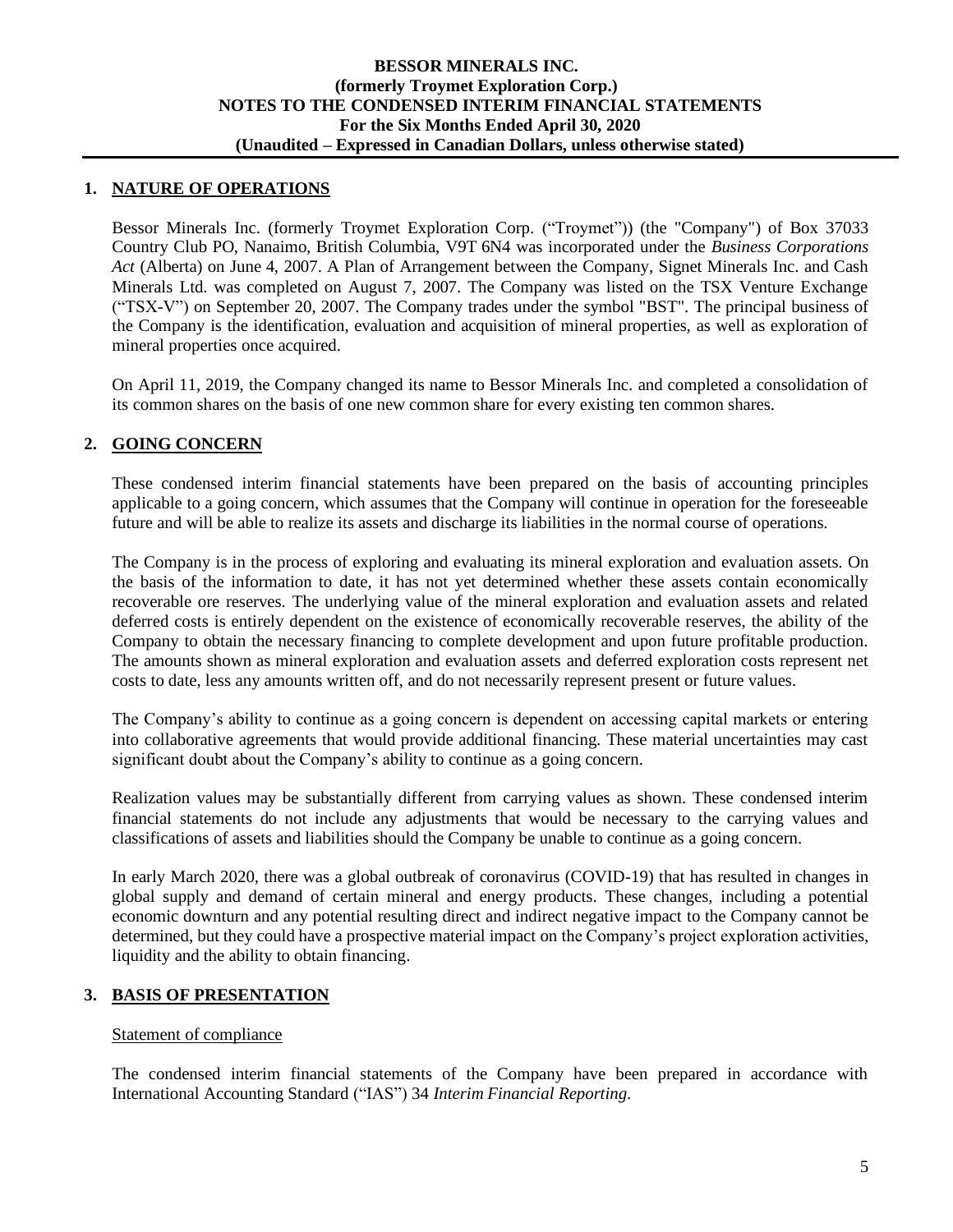### **3. BASIS OF PRESENTATION (continued)**

#### Statement of compliance (continued)

The condensed interim financial statements of the Company should be read in conjunction with the Company's 2019 annual financial statements, which have been prepared in accordance with International Financial Reporting Standards ("IFRS"), as issued by the International Accounting Standards Board.

### Approval of the condensed interim financial statements

The condensed interim financial statements of the Company for the six months ended April 30, 2020 were authorized for issue on June 16, 2020 by the Board of Directors of the Company.

#### Measurement basis

The condensed interim financial statements are presented in Canadian dollars. The condensed interim financial statements of the Company have been prepared on an accrual basis, except for cash flow information, and are based on historical costs, except for certain financial instruments, which are stated at their fair values.

### **4. SUMMARY OF SIGNIFICANT ACCOUNTING POLICIES**

The condensed interim financial statements have been prepared, for all periods presented, following the same accounting policies and methods of computation as described in Note 4 to the audited financial statements for the year ended October 31, 2019.

#### Significant accounting judgments, estimates and assumptions

The preparation of these condensed interim financial statements requires management to make judgments, estimates and assumptions that affect the reported amounts of assets and liabilities and the disclosure of contingent liabilities at the date of the condensed interim financial statements and the reported amounts of revenues and expenses during the reporting period. Estimates and assumptions are continuously evaluated and are based on management's experience and other factors, including expectations of future events that are believed to be reasonable under the circumstances.

### *Significant accounting estimates*

Significant areas requiring the use of management estimates include the determination of impairment of mineral exploration and evaluation assets, the recoverability and measurement of deferred income tax assets and liabilities, the recognition and valuation of provisions for restoration and environmental liabilities and assumptions used in valuing options in share-based compensation calculations. Management believes the estimates are reasonable; however, actual results could differ from those estimates and could impact future results of operations and cash flows.

### *Significant accounting judgments*

Information about critical judgments in applying accounting policies that have the most significant risk of causing material adjustment to the carrying amounts of assets and liabilities recognized in the financial statements within the next financial year include the Company's going concern assessment.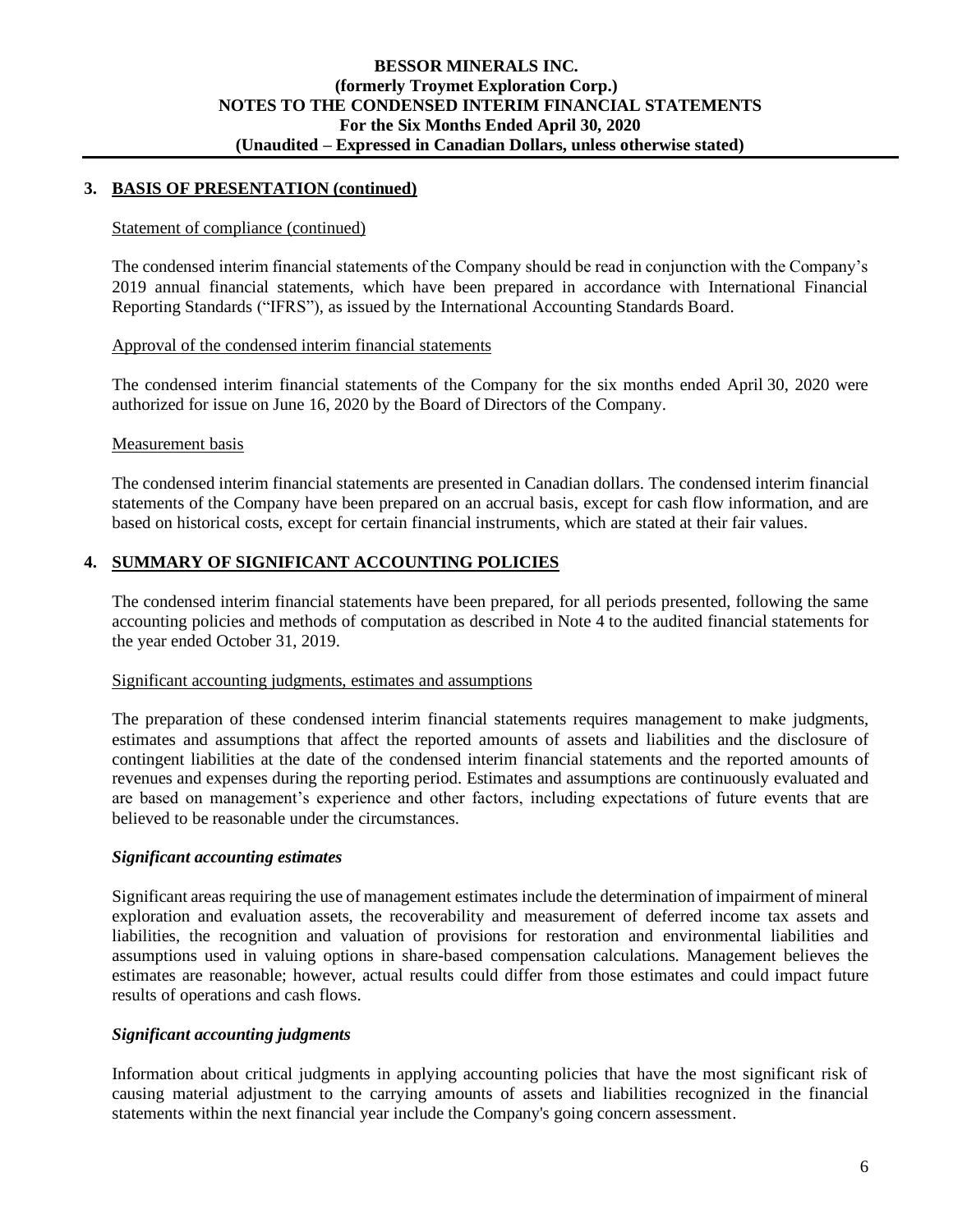### **4. SUMMARY OF SIGNIFICANT ACCOUNTING POLICIES (continued)**

New accounting standard adopted during the period

#### *IFRS 16 Leases*

#### *Initial adoption*

On November 1, 2019, the Company adopted IFRS 16, which specifies how an IFRS reporter will recognize, measure, present and disclose leases. The standard provides a single lessee accounting model, requiring lessees to recognize assets and liabilities for all leases unless the lease term is twelve months or less or the underlying asset has a low value. Lessors continue to classify leases as operating or finance, with IFRS 16's approach to lessor accounting substantially unchanged from its predecessor, IAS 17 *Leases*. The standard was issued in January 2016 and is effective for annual periods beginning on or after January 1, 2019.

The Company has elected to apply IFRS 16 using a modified retrospective approach, which does not require restatement of prior period financial information. Modified retrospective application recognizes the cumulative effect of IFRS 16 as an adjustment to opening deficit at November 1, 2019 and applies the standard prospectively. The Company has determined that at November 1, 2019, adoption of IFRS 16 will not result in the recognition of a right-of-use ("ROU") asset nor a lease obligation.

### *Ongoing recognition and measurement*

On the date that the leased asset becomes available for use, the Company recognizes a ROU asset and a corresponding lease obligation. Interest expense associated with the lease obligation is charged to the statement of income/loss over the lease period with a corresponding increase to the lease obligation. The lease obligation is reduced as payments are made against the principal portion of the lease. The ROU asset is depreciated over the shorter of the asset's useful life and the lease term on a straight-line basis. Depreciation of the ROU asset is recognized in depreciation expense.

### **5. CASH AND CASH EQUIVALENTS**

At April 30, 2020, the Company held one cashable guaranteed investment certificate ("GIC") with a total value of \$225,064, interest at 0.80% and a maturity date of April 17, 2021, and another cashable GIC with a total value of \$250,438, interest at 0.80% and a maturity date of April 28, 2021.

At October 31, 2019, the Company held one cashable GIC with a total value of \$254,478, interest at 1.12% and a maturity date of April 10, 2020.

Included in the balance of cash and cash equivalents is \$75 (October 31, 2019 - \$1,442) of accrued interest.

### **6. RECLAMATION ADVANCE**

During the year ended October 31, 2015, the Company advanced \$5,000 to the Minister of Finance of British Columbia as a security deposit for exploration work on the Redhill property (Note 7). The amount is without interest.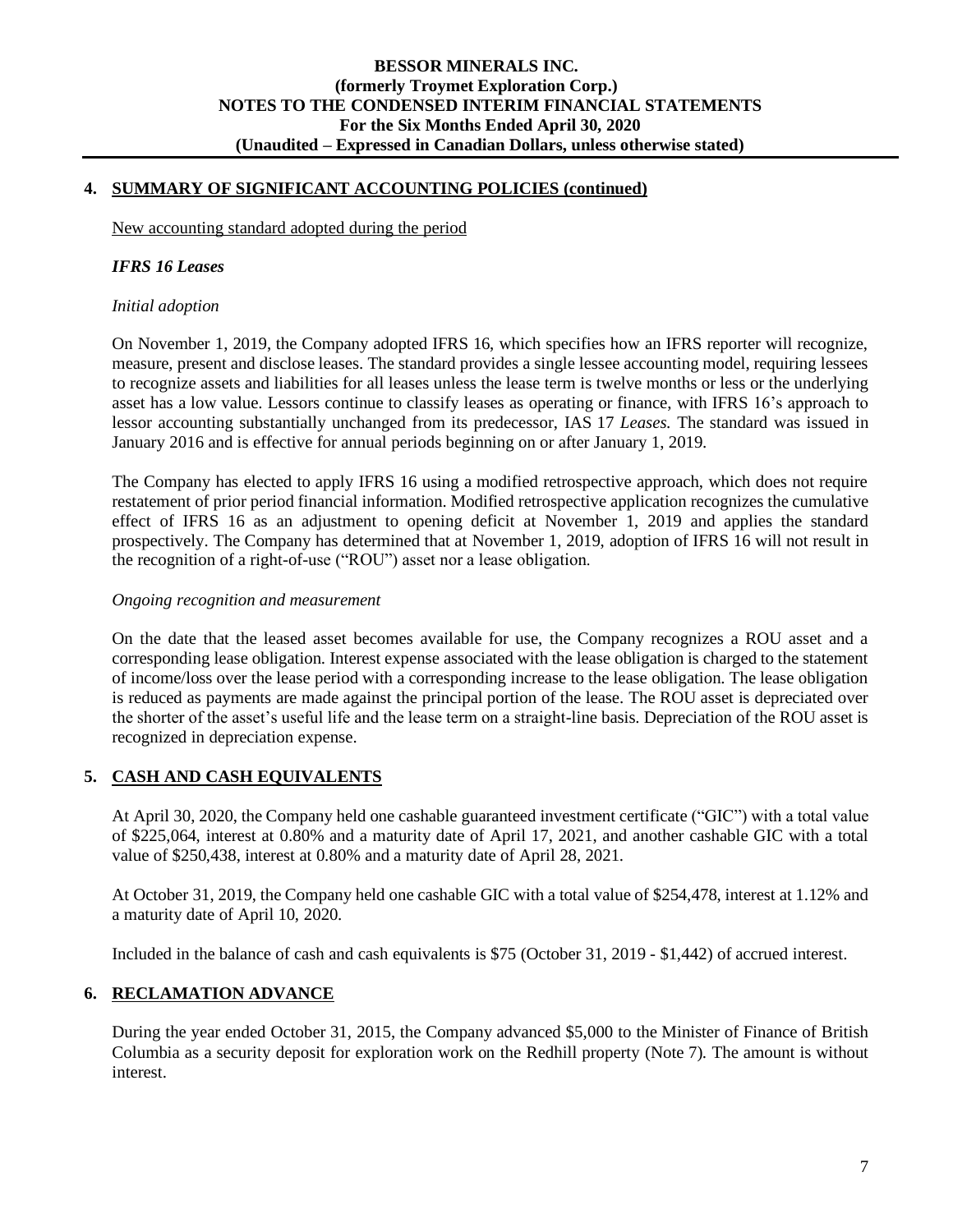### **6. RECLAMATION ADVANCE (continued)**

At October 31, 2018, the Company had US \$13,258 held by the Utah Department of Natural Resources as surety for work on a former exploration project. During the year ended October 31, 2019, a refund of US \$13,258 was received.

### **7. MINERAL EXPLORATION AND EVALUATION ASSETS**

### **Redhill**

On July 8, 2015, and as amended July 30, 2019, the Company entered into an option agreement with Homegold Resources Ltd. ("Homegold"). Under the terms of the option, the Company may acquire a 100% interest in the Redhill property located in British Columbia by making option payments as follows:

- \$5,000 upon signing of the agreement (paid);
- \$5,000 on the first and second anniversaries of the agreement (paid);
- \$10,000 on the third anniversary of the agreement (paid);
- \$7,500 and 300,000 common shares of the Company upon TSX-V acceptance of the amendment (paid and issued);
- \$12,500 and 500,000 common shares of the Company on the fifth anniversary of the agreement;
- \$40,000 on the sixth through ninth anniversaries of the agreement; and
- \$255,000 on the tenth anniversary of the agreement.

In addition to the option payments, the Company must spend \$600,000 on exploration under the terms of the original agreement as follows:

- \$20,000 on or before the first anniversary of the agreement (spent);
- \$50,000 on or before the second anniversary of the agreement (spent);
- \$150,000 on or before the third anniversary of the agreement (spent);
- \$30,000 on or before the fourth through ninth anniversaries of the agreement (spent);
- An additional \$100,000 on or before October 2020, as a result of the July 30, 2019 amendment; and
- \$100,000 on or before the tenth anniversary of the agreement.

If the Company exercises the option, Homegold will retain a 2% net smelter return royalty, one-half (1%) of which can be purchased by the Company for \$1,000,000 at any time. In the event of commercial production or sale of 100% of the property, Homegold will receive a bonus payment of \$500,000 in cash or shares at the election of Homegold. Expenditures can be accelerated at the Company's election and excess expenditures in any year will be credited towards future years.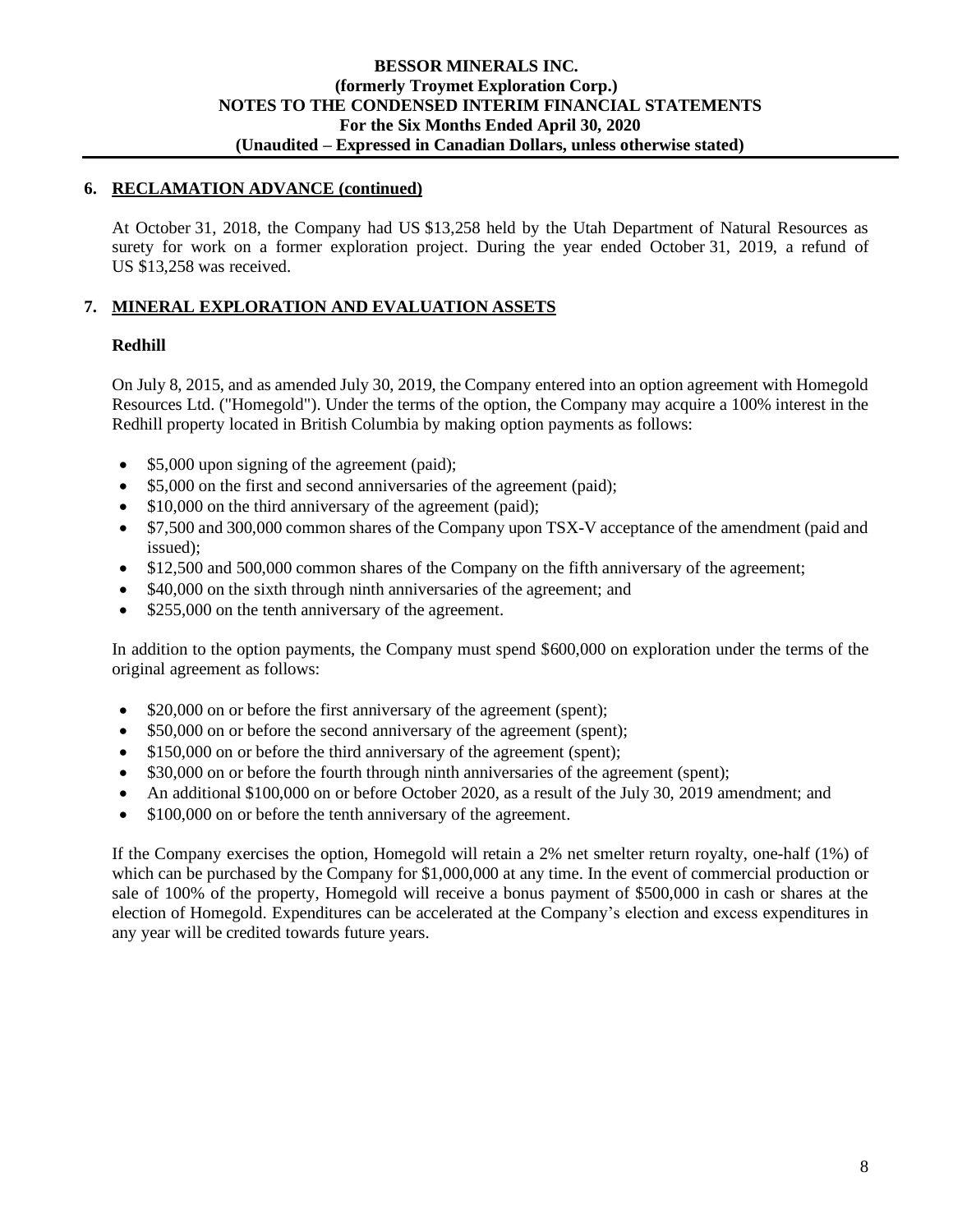#### **7. MINERAL EXPLORATION AND EVALUATION ASSETS (continued)**

At April 30, 2020, expenditures incurred on mineral exploration and evaluation assets are as follows:

|                                         | Redhill       |
|-----------------------------------------|---------------|
| Balance, October 31, 2018               | \$<br>365,761 |
| <b>Acquisition Costs</b>                | 25,500        |
| <b>Deferred Exploration Costs</b>       |               |
| Drilling                                | 1,200         |
| <b>Total Deferred Exploration Costs</b> | 1,200         |
| <b>Mineral Exploration Tax Credit</b>   | (5,348)       |
| Balance, October 31, 2019               | 387,113       |
| <b>Deferred Exploration Costs</b>       |               |
| Drilling                                | 1,200         |
| <b>Total Deferred Exploration Costs</b> | 1,200         |
| <b>Balance, April 30, 2020</b>          | \$<br>388,313 |

### **8. INVESTMENT IN McCLARTY LAKE**

The McClarty Lake property is comprised of five contiguous mineral claims totaling 596 hectares. The Company owns 100% of three of the claims that were staked in 2000. Pursuant to an option agreement between the Company and Hudson Bay Exploration and Development Company Limited ("HBED"), dated February 15, 2000, and amended September 28, 2000, August 31, 2001, August 31, 2005 and June 28, 2007, the Company had an option to acquire a 60% interest in two claims comprising 252 hectares. As consideration, the Company made option payments totaling \$125,000 to HBED. No further option payments are required.

The Company has fulfilled the expenditure requirements and completed the earn-in requirements of the option agreement by incurring \$800,000 of exploration expenditures on or before August 15, 2008. Pursuant to the option agreement, HBED incurred sufficient expenditures to earn back a 20% interest in the two claims covered by the option agreement by spending \$750,000 on exploration and development. This earn-back was completed in June 2011.

On July 30, 2012, the Company signed an agreement with HBED for joint exploration of the McClarty Lake property. Both companies, having previously incurred expenditures on the McClarty Lake property, agreed to combine their interests and jointly explore the property going forward, with the Company incurring 40% of the expenditures and HBED incurring 60% of the expenditures. No new entity was created upon signing of the agreement. The Company's contribution to the McClarty Lake agreement was its exploration expenditures on the McClarty Lake property of \$1,557,428. Under terms of the agreement, HBED must contribute \$1,151,052 in joint venture expenditures before the Company is required to fund its participating interest.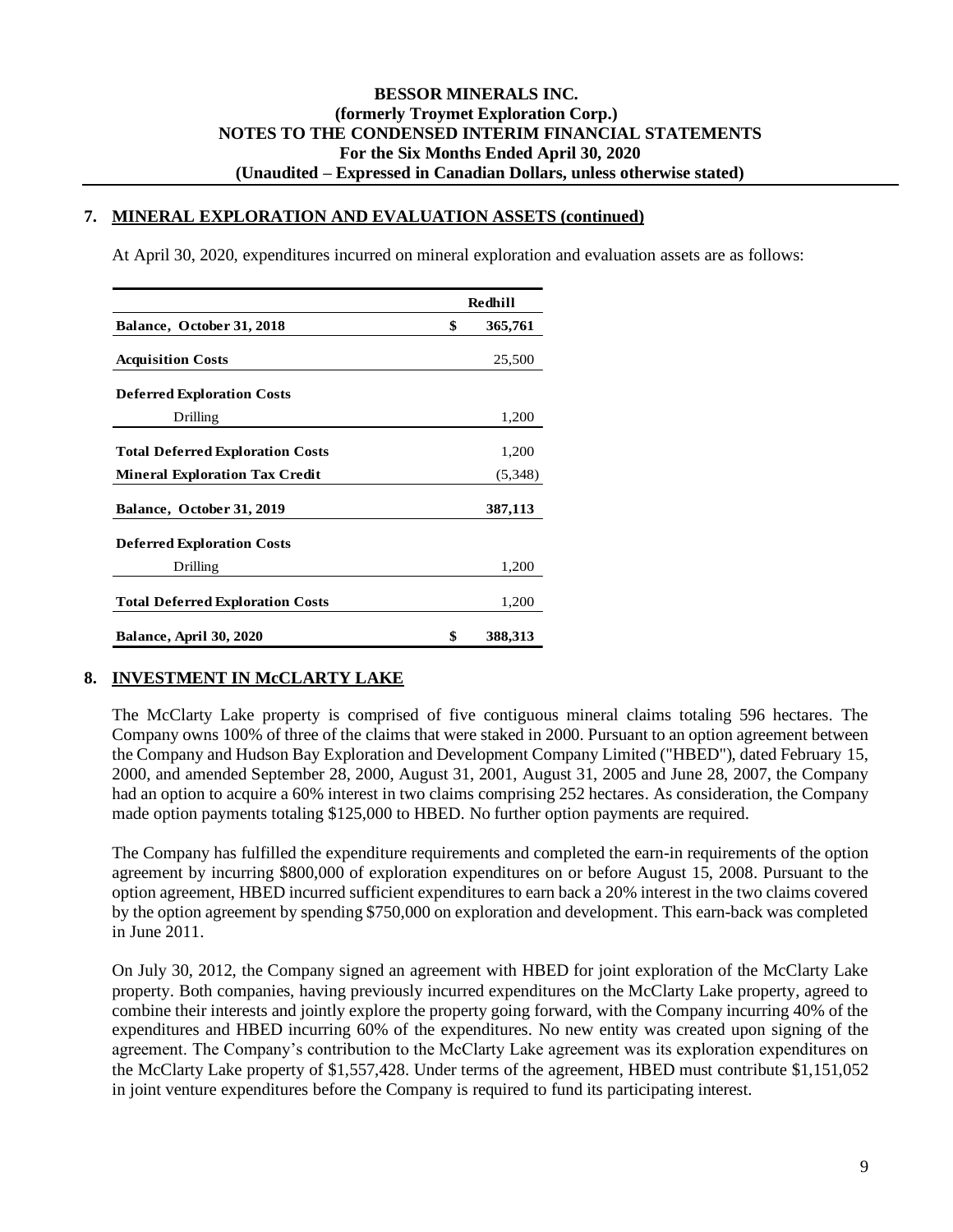### **BESSOR MINERALS INC. (formerly Troymet Exploration Corp.) NOTES TO THE CONDENSED INTERIM FINANCIAL STATEMENTS For the Six Months Ended April 30, 2020 (Unaudited – Expressed in Canadian Dollars, unless otherwise stated)**

### **8. INVESTMENT IN McCLARTY LAKE (continued)**

During the year ended October 31, 2016, the Company recorded an impairment of \$1,565,117 related to the investment in McClarty Lake as a result of no exploration plan for the foreseeable future by either HBED or the Company, bringing the value to \$1.

During the year ended October 31, 2018, the Company sold its investment in McClarty Lake to an arm's length private purchaser for \$100,000 cash and 2,250,000 common shares of the private purchaser (recorded at a value of \$1). The Company issued 250,000 common shares (valued at \$25,000) to the purchaser as part of the sale agreement. As a result, the Company recognized a gain on sale of McClarty Lake of \$75,000.

The arm's length private company became a related party with common control subsequent to the transaction.

### **9. SHARE CAPITAL**

### **a) Authorized**

Unlimited number of common shares without nominal or par value Unlimited number of preferred shares

The preferred shares may be issued in one or more series and the directors are authorized to fix the number of shares in each series and to determine the designation, rights, privileges, restrictions and conditions attached to the shares of each series.

#### **b) Issued**

Six months ended April 30, 2020

There were no share capital transactions for the six months ended April 30, 2020.

#### Year ended October 31, 2019

On April 11, 2019, the Company completed a consolidation of its common shares on the basis of one new common share for every existing ten common shares.

On May 31, 2019 and June 14, 2019, the Company closed a private placement in two tranches. The Company issued 7,250,000 common shares at a price of \$0.05 for gross proceeds of \$362,500. The Company incurred share issue costs of \$16,643 in relation to the private placement.

On August 21, 2019, the Company issued 300,000 common shares (valued at \$18,000) for the Redhill property (Note 7).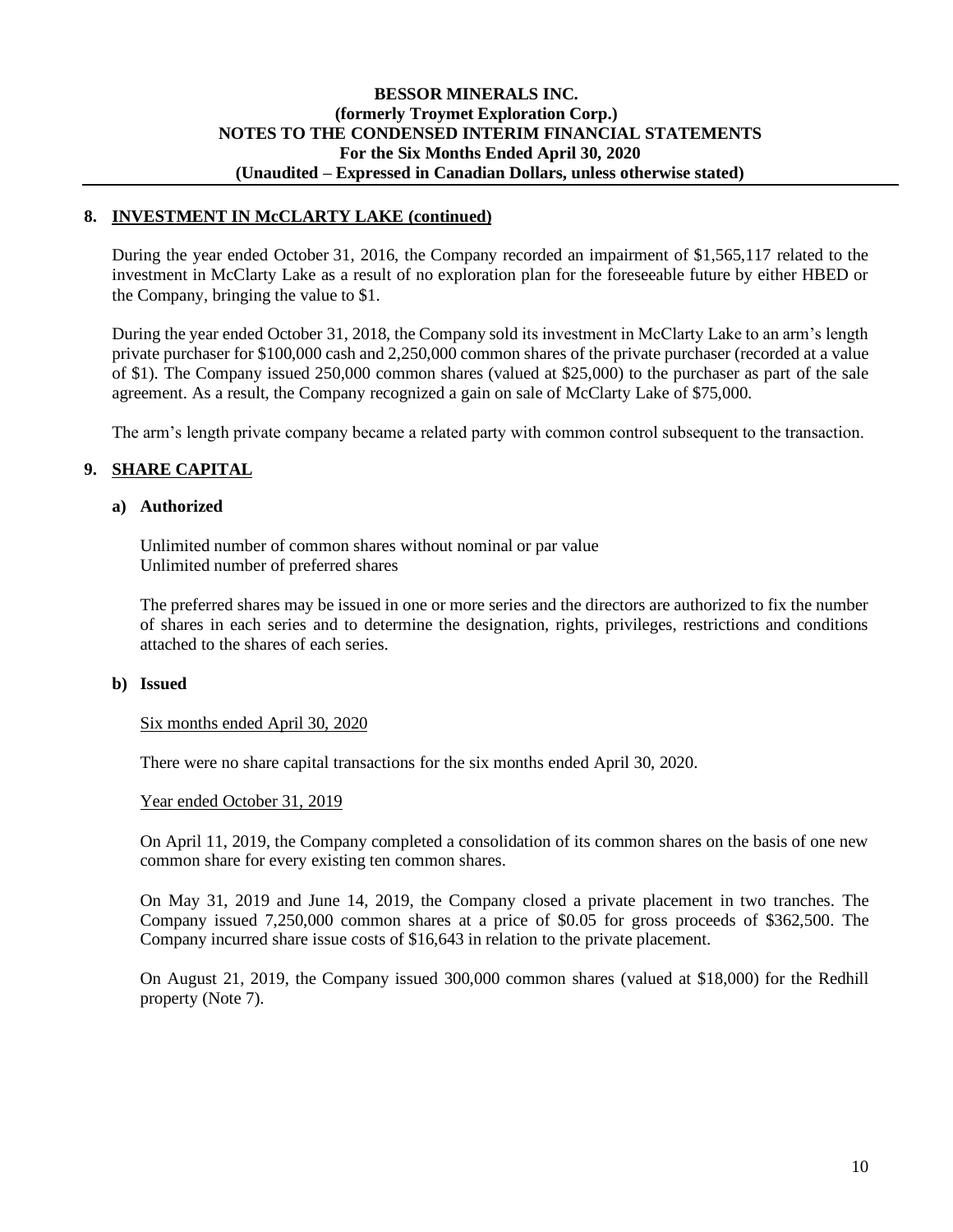### **9. SHARE CAPITAL (continued)**

#### **c) Stock options**

The Company has a stock option plan whereby the Company may grant options to its directors, officers, key employees and consultants for up to 10% of the outstanding common shares of the Company. Options granted may not exceed a term of 10 years from the date of grant. All options vest when granted unless they are otherwise specified by the Board of Directors or if they are granted for investor relations activities. Options granted for investor relations activities vest over a twelve-month period with no more than 25% of the options vesting in any three-month period.

There were no stock option transactions during the six months ended April 30, 2020 or the year ended October 31, 2019.

#### Options outstanding

| <b>Under Option</b> | Number of Shares Number of Options<br>Exercisable |     | Exercise<br>Price | <b>Expiry</b><br>Date |
|---------------------|---------------------------------------------------|-----|-------------------|-----------------------|
| 135,000             | 135,000                                           | \$. | 0.50              | January 16, 2025      |
| 60,000              | 60,000                                            | \$  | 0.50              | December 7, 2025      |
| 220,000             | 220,000                                           | \$  | 0.50              | April 4, 2026         |
| 25,000              | 25,000                                            |     | 0.50              | July 10, 2028         |
| 440,000             | 440,000                                           |     |                   |                       |

A summary of options outstanding at April 30, 2020 is as follows:

At April 30, 2020, the weighted average remaining life of the options is 5.64 (October 31, 2019 - 6.14) years.

### Share-based compensation

There was no share-based compensation expense for the six months ended April 30, 2020 or the year ended October 31, 2019.

### **d) Share purchase warrants**

The Company had no share purchase warrants outstanding during the six months ended April 30, 2020 or the year ended October 31, 2019.

### **10. RESERVE**

The share-based payment reserve records stock options recognized as share-based payments expense until such time as the stock options are exercised, at which time the corresponding amount is transferred to share capital.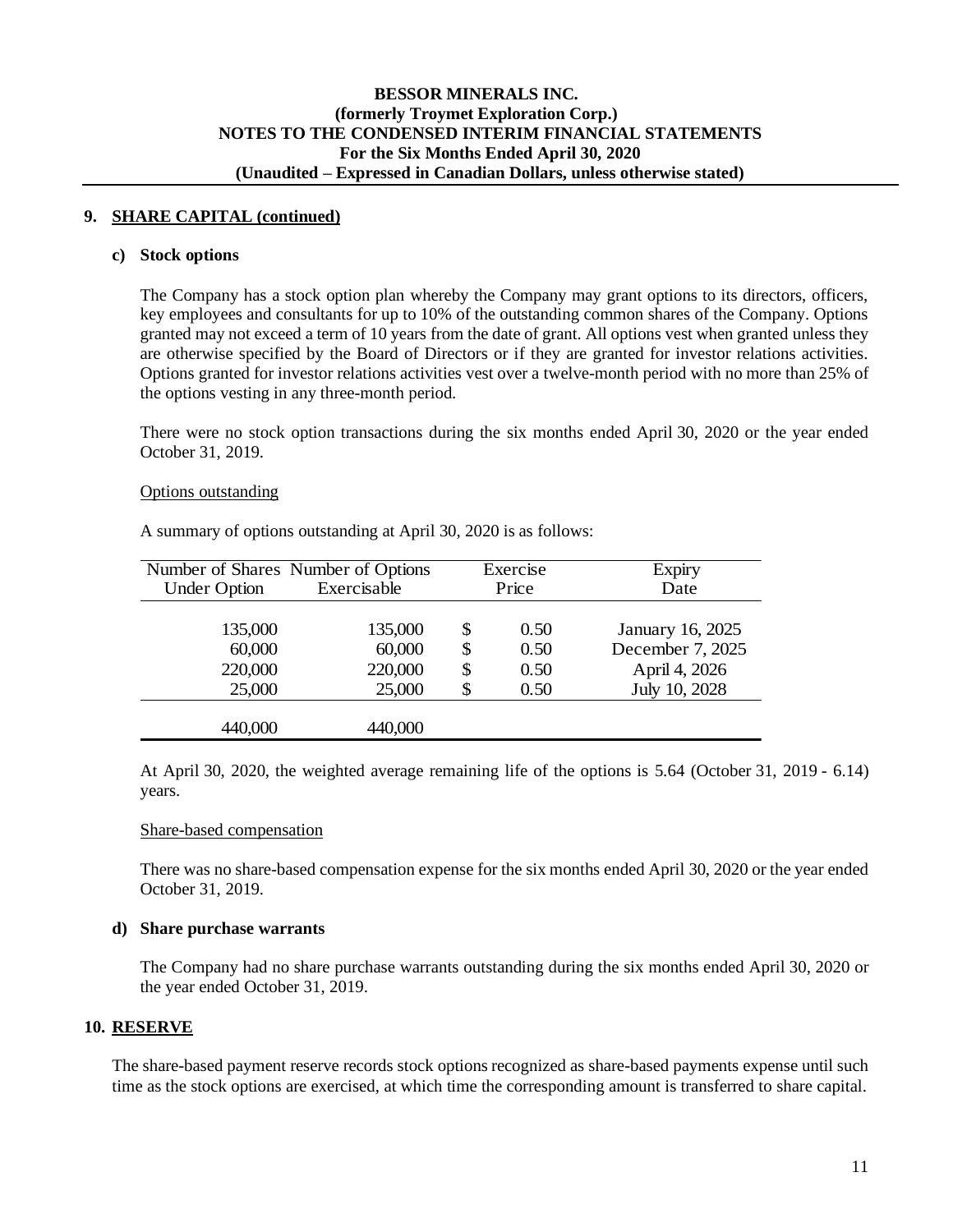### **11. RELATED PARTY TRANSACTIONS**

#### Key management personal compensation

The Company has paid or accrued fees of \$12,000 (2019 - \$16,000) to companies controlled by officers for management, administrative, accounting and technical services. These amounts are included in general and administration expenses as outlined below:

|                          | <b>April 30, 2020</b> | April 30, 2019 |
|--------------------------|-----------------------|----------------|
| Short-term compensation: |                       |                |
| Management fees          | <b>12.000</b>         | 16,000         |

Management fees consisted of \$12,000 (2019 - \$12,000) paid to a company controlled by the Chief Financial Officer and \$nil (2019 - \$4,000) paid to a company controlled by the President and Chief Executive Officer.

### **12. FINANCIAL INSTRUMENTS**

Financial instruments are agreements between two parties that result in promises to pay or receive cash or equity instruments. The Company classifies its financial instruments as follows: cash and cash equivalents and investment in private company are classified as fair value through profit or loss; reclamation advance, as amortized cost; and accounts payable and accrued liabilities, as amortized cost. The carrying values of these instruments approximate their fair values due to their short term to maturity.

The following table sets forth the Company's financial asset measured at fair value by level within the fair value hierarchy:

| <b>April 30, 2020</b>     | Level 1    | Level 2        | <b>Level</b> 3 |
|---------------------------|------------|----------------|----------------|
| Cash and cash equivalents | 505,773 \$ | -              |                |
|                           |            |                |                |
| October 31, 2019          | Level 1    | Level 2        | Level 3        |
| Cash and cash equivalents | 556,782 \$ | $\blacksquare$ |                |

The Company has exposure to the following risks from its use of financial instruments:

- Credit risk:
- Liquidity risk; and
- Market risk.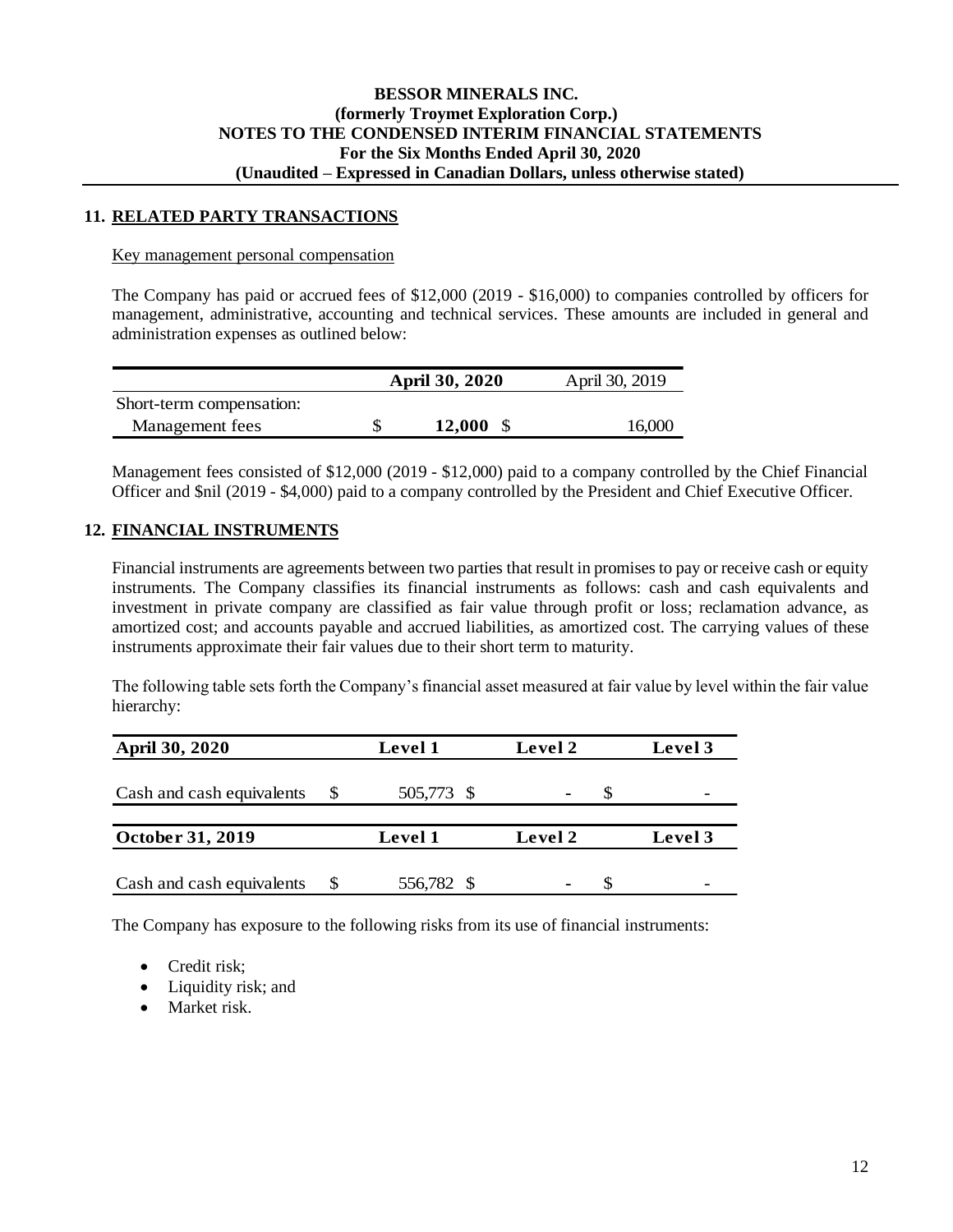### **12. FINANCIAL INSTRUMENTS (continued)**

#### **a) Credit risk**

Credit risk is the risk of financial loss to the Company if a customer or counterparty to a financial instrument fails to meet its contractual obligations.

The maximum exposure to credit risk is as follows:

|                           | <b>April 30, 2020</b> | October 31, 2019 |
|---------------------------|-----------------------|------------------|
|                           |                       |                  |
| Cash and cash equivalents | 505,773               | 556,782          |

All of the Company's operations are conducted in Canada. The Company's exposure to credit risk is influenced mainly by the individual characteristics of each counterparty.

The Company limits its exposure to credit risk on cash and cash equivalents by only investing in liquid securities offered by chartered banks. Given the credit rating of the bank and the securities owned, management does not expect significant credit losses on cash and cash equivalents.

The Company's accounts receivable consists entirely of Goods and Services Tax at April 30, 2020 and October 31, 2019.

As at April 30, 2020 and October 31, 2019, the Company's accounts receivable were current (less than 90 days). The Company believes that all outstanding balances are collectible, and therefore, there is no allowance for doubtful accounts at April 30, 2020 and October 31, 2019.

### **b) Liquidity risk**

Liquidity risk is the risk that the Company will not be able to meet its financial obligations as they fall due. The Company's approach to managing liquidity is to ensure, as much as possible, that it will always have sufficient liquidity to meet its liabilities when due, under both normal and stressed conditions, without incurring unacceptable losses or risking damage to the Company's reputation.

The Company has a planning and budgeting process in place by which it anticipates and determines the funds required to support normal operation requirements and the growth and development of its mineral exploration and evaluation assets. The Company coordinates this planning and budgeting process with its financing activities through the capital management process described in Note 13. Management has increased its focus on liquidity risk given the impact of the current economic and financial market climate on the availability of equity financing.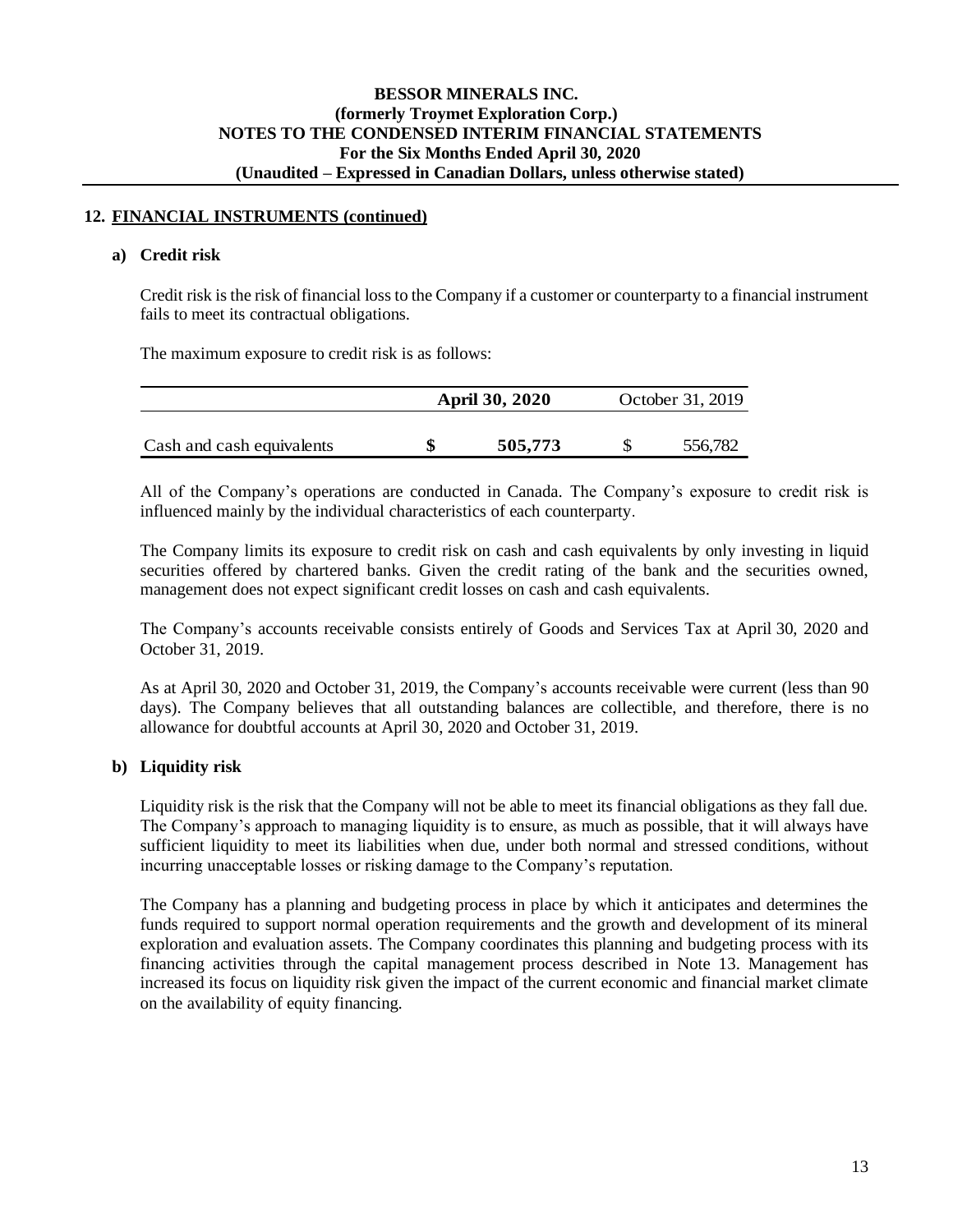### **12. FINANCIAL INSTRUMENTS (continued)**

#### **b) Liquidity risk (continued)**

The Company's financial liabilities are comprised of accounts payable and accrued liabilities. The financial liabilities at April 30, 2020 are summarized below:

|                                      |     |      |                          |     | <b>Less</b>                       |      | One            |       | Two                      |            | More              |
|--------------------------------------|-----|------|--------------------------|-----|-----------------------------------|------|----------------|-------|--------------------------|------------|-------------------|
|                                      |     |      | Carrying Contractual     |     | than                              |      | to Two         |       |                          |            | to Five than Five |
|                                      |     |      |                          |     | <b>Amount</b> Cash Flows One Year |      | Years          |       | <b>Years</b>             |            | Years             |
|                                      |     |      |                          |     |                                   |      |                |       |                          |            |                   |
| Non-derivative financial liabilities |     |      |                          |     |                                   |      |                |       |                          |            |                   |
| Trade and other payables \$          | 644 | - \$ | $\overline{\phantom{a}}$ | S S | 644                               | -S   |                | $- S$ | $\overline{\phantom{0}}$ | $^{\circ}$ |                   |
|                                      | 644 |      | $\blacksquare$           |     | 644                               | - \$ | $\blacksquare$ | - \$  | $\blacksquare$           |            |                   |

### **c) Market risk**

Market risk is the risk that changes in market prices, such as foreign exchange rates and interest rates, will affect the Company's income or the value of its holdings of financial instruments. The objective of market risk management is to manage and control market risk exposures within acceptable parameters, while optimizing the return on capital.

- *i) Currency risk –* The Company has nominal funds held in a foreign currency, and as a result, is not exposed to significant currency risk on its financial instruments at period-end.
- *ii) Interest rate risk –* Interest rate risk is the risk that future cash flows will fluctuate as a result of changes in market interest rates. Interest earned on cash and cash equivalents is at nominal interest rates, and therefore, the Company does not consider interest rate risk to be significant. The Company has no interest-bearing financial liabilities.
- *iii) Other price risk –* Other price risk is the risk that the fair value or future cash flows of a financial instrument will fluctuate due to changes in market prices, other than those arising from interest rate risk. The Company is not exposed to significant other price risk.

### **13. MANAGEMENT OF CAPITAL**

The Company's policy is to maintain a strong capital base so as to maintain investor, creditor and market confidence, and to sustain future development of the business. The Company manages its capital structure and makes adjustments to it in light of changes in economic and financial market conditions. The Company considers its capital structure to include shareholders' equity and working capital. In order to maintain or adjust the capital structure, the Company may issue shares and adjust its spending to manage current and projected cash levels.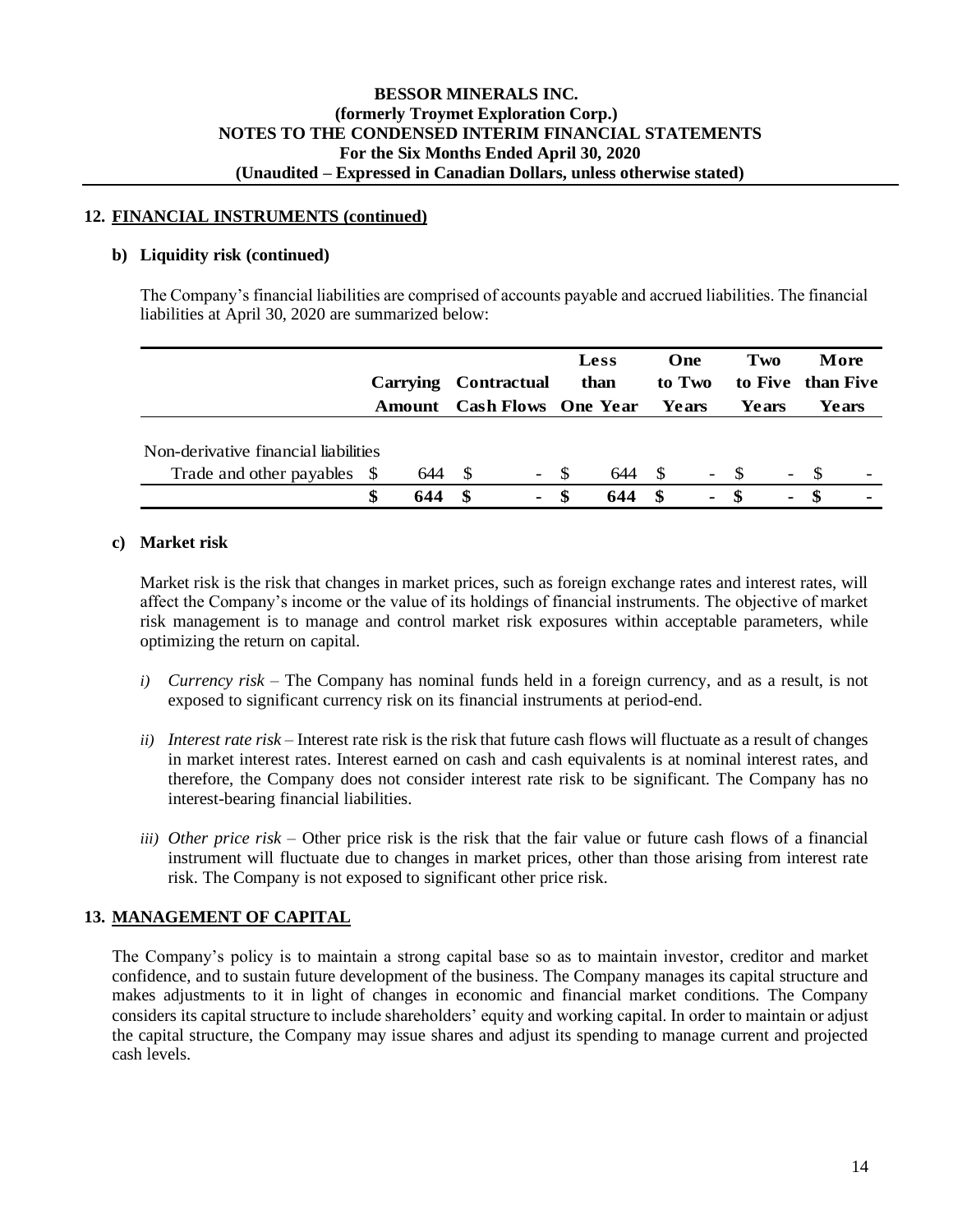### **BESSOR MINERALS INC. (formerly Troymet Exploration Corp.) NOTES TO THE CONDENSED INTERIM FINANCIAL STATEMENTS For the Six Months Ended April 30, 2020 (Unaudited – Expressed in Canadian Dollars, unless otherwise stated)**

### **13. MANAGEMENT OF CAPITAL (continued)**

As the Company is in the exploration stage, it endeavors to manage its capital structure in a manner that provides sufficient funding for operational activities through funds primarily secured through equity capital obtained in private placements. There can be no assurances that the Company will be able to continue raising capital in this manner.

The Company facilitates the management of capital through preparation of annual expenditure budgets and cash forecasts that are updated as necessary. There were no changes in the Company's approach to capital management during the six months ended April 30, 2020.

The Company is not exposed to externally imposed capital requirements.

### **14. SEGMENTED INFORMATION**

The Company currently operates in a single reportable operating segment, mineral exploration and development. All of the Company's assets are located in Canada.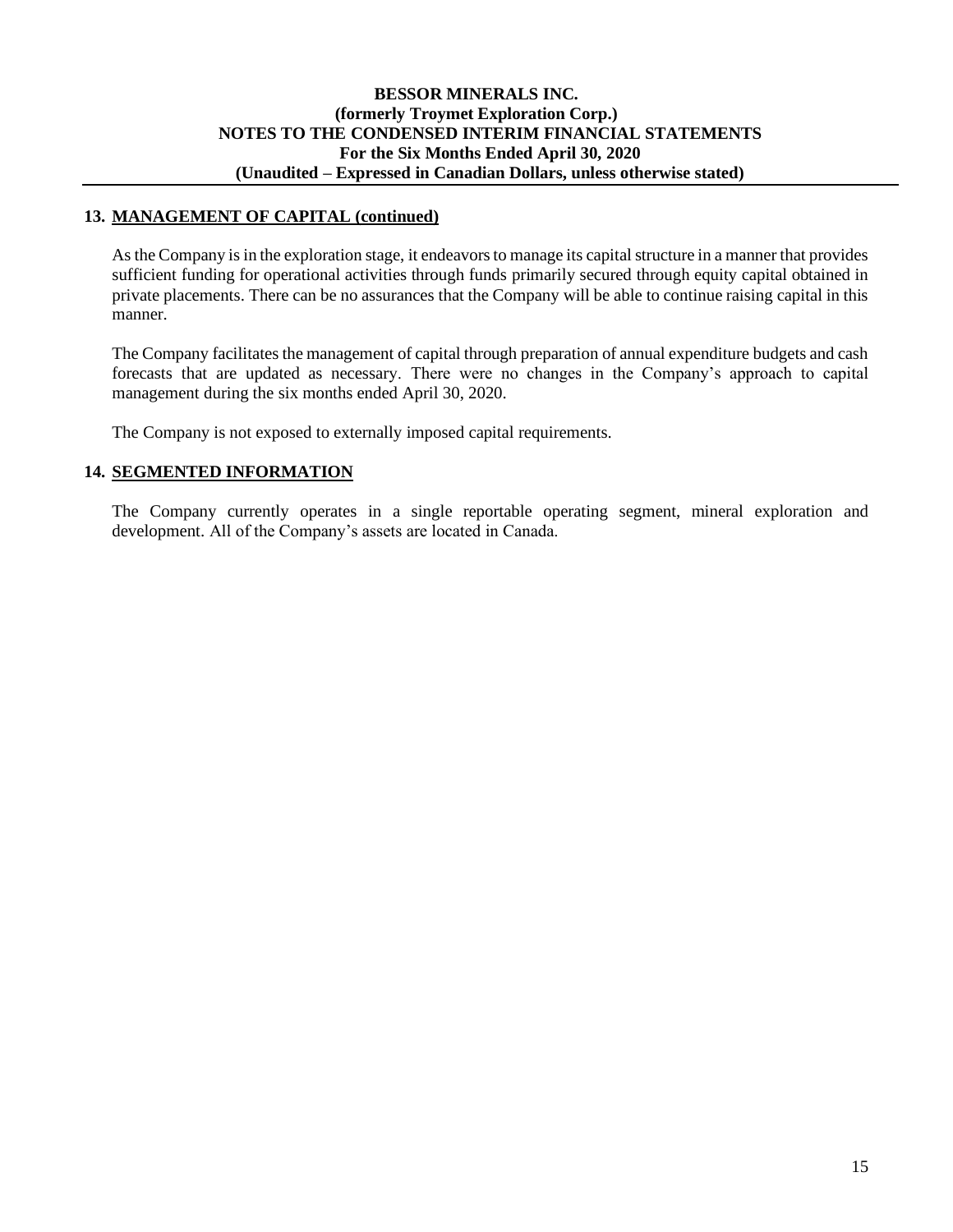# **BESSOR MINERALS INC. (formerly Troymet Exploration Corp.) MANAGEMENT DISCUSSION AND ANALYSIS**

This Management Discussion and Analysis ("MD&A") for the six months ended April 30, 2020 was prepared with information available up to June 16, 2020 and should be read in conjunction with the Company's condensed interim financial statements and accompanying notes for the six months ended April 30, 2020.

The financial information presented in this MD&A and referenced above are in Canadian dollars and have been prepared in accordance with International Financial Reporting Standards ("IFRS"). The significant accounting policies are set out in Note 4 of the audited financial statements of the Company as at October 31, 2019 and for the year then ended.

Any scientific or technical information, as described in National Instrument 43-101 *Standards of Disclosure for Mineral Projects* ("NI 43-101"), disclosed in this MD&A has been reviewed and approved by Dr. Kieran Downes, P.Geo, President and Chief Executive Officer of Bessor Minerals Inc. and a Qualified Person, as defined by NI 43-101, under whose direction the Company's exploration program is being carried out.

## **Company Overview**

Bessor Minerals Inc. (formerly Troymet Exploration Corp. ("Troymet")) ("Bessor" or the "Company") was incorporated under the *Business Corporations Act* (Alberta) on June 4, 2007. A Plan of Arrangement between the Company, Signet Minerals Inc. and Cash Minerals Ltd. was completed on August 7, 2007 and the Company became a reporting issuer at that time. The Company was listed on the TSX Venture Exchange ("TSX-V") on September 20, 2007. The trading symbol is "BST".

On April 11, 2019, the Company changed its name to Bessor Minerals Inc. and completed a consolidation of its common shares on the basis of one new common share for every existing ten common shares.

The Company is involved in gold and base metal exploration. Bessor's corporate strategy is to acquire interests in projects that have the potential to host large, high-grade gold and base metal deposits. Currently, all of the Company's projects are located in British Columbia.

As of the date of this MD&A, Bessor has not earned any production revenue nor found any resources on any of its properties. The Company is a reporting issuer in British Columbia and Alberta.

### **Outlook**

Bessor holds an option to acquire a 100% interest in the 3,689.75-hectare Redhill property, located approximately 80 kilometres west of Kamloops and 10 kilometres south of Ashcroft, British Columbia. Under the terms of the option, the Company may acquire a 100% interest in the Redhill property located in British Columbia by making \$460,000 in option payments, issuing 800,000 common shares of the Company, and spending \$600,000 in exploration expenditures over a ten-year period. If the Company exercises the option, Homegold Resources Ltd. ("Homegold") will retain a 2% net smelter return royalty ("NSR"), one-half (1%) of which can be purchased by the Company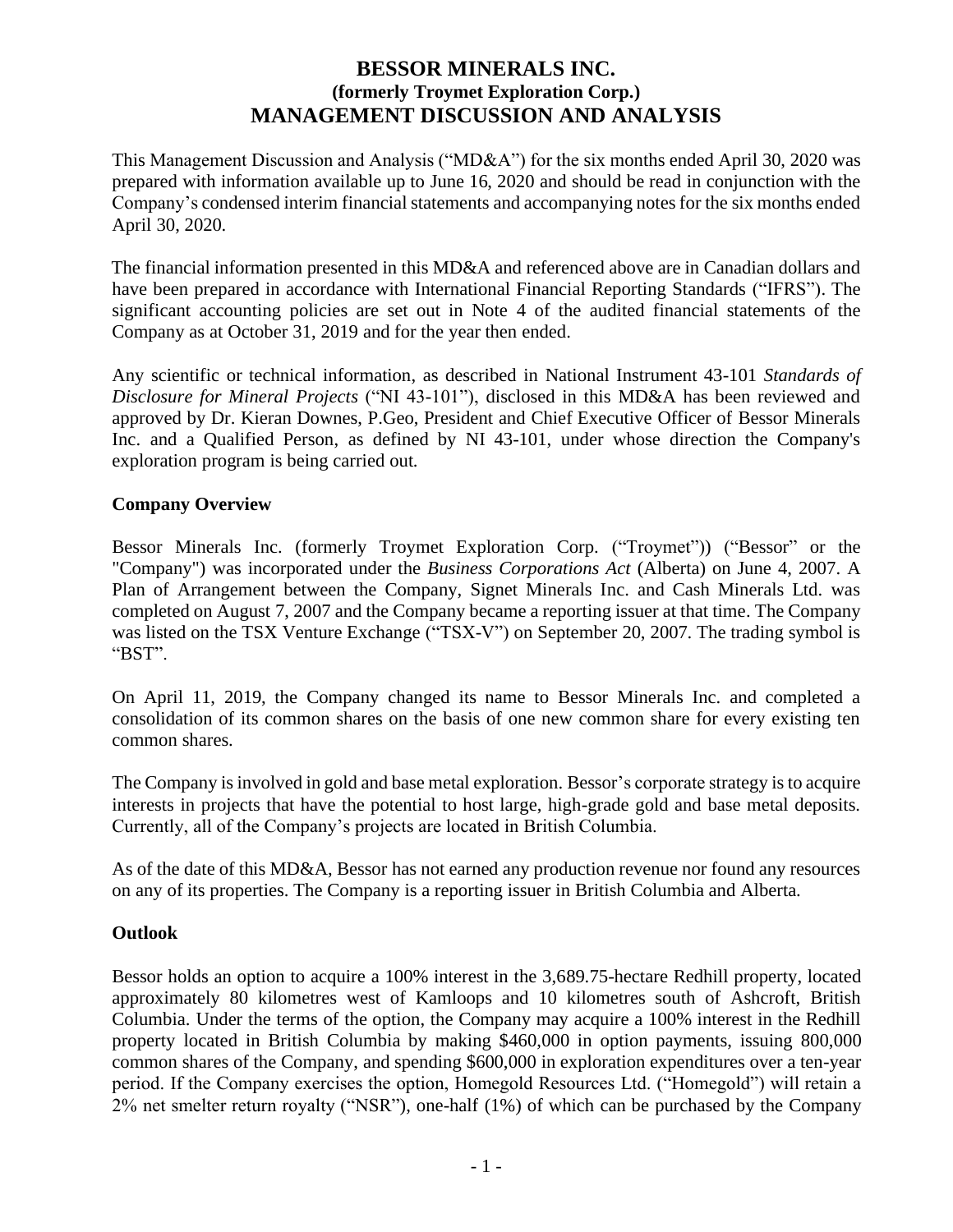for \$1,000,000 at any time. Bessor believes there are copper-zinc-gold targets that can be quickly and cost-effectively drill tested on the Redhill property.

Bessor completed the sale of its 100% interest in the Key property to New Gold Inc. ("New Gold") in December 2013. As part of the transaction, Bessor was granted a 2% NSR on the Key property. During the year ended October 31, 2018, the Company sold one-half of its 2% NSR to New Gold for \$300,000 cash. If a valuation condition in relation to a third-party private company was satisfied before April 9, 2020, the Company would have received an additional \$81,250. The valuation condition was not met. The Company had previously only recognized the \$300,000 received, and accordingly, no adjustments were required when the valuation condition was not met. New Gold can purchase the remaining 1% for \$2,000,000 cash. The third-party private company became a related party subsequent to the transaction.

On June 9, 2020, New Gold announced the sale of the Blackwater Project to Artemis Gold Inc. ("Artemis"). The Company's Key property NSR is contained within the Blackwater Project, and Artemis has stated its intentions to develop the project further. As of the date of this MD&A, the Blackwater Project sale has not closed.

At the McClarty Lake project, a joint venture agreement was established with Hudson Bay Exploration and Development Company Limited ("HBED") holding a 60% interest and Bessor holding a 40% interest. During the year ended October 31, 2016, the Company recognized an impairment of \$1,565,117 on the McClarty Lake project as a result of no exploration plan for the foreseeable future by either HBED or Bessor. During the year ended October 31, 2018, the Company sold its investment in McClarty Lake to a private purchaser for \$100,000 cash and 2,250,000 common shares of the private purchaser. The Company issued 250,000 common shares (valued at \$25,000) to the purchaser as part of the sale agreement. The private purchaser became a related party subsequent to the transaction.

Troymet also holds a 100% interest in the 8,178-hectare Golden Eagle project, located just south of the Yukon-British Columbia border, 70 kilometres west-northwest of Atlin, British Columbia. The Golden Eagle project is highly prospective for gold and silver mineralization, and also has potential for volcanogenic massive sulfide ("VMS") mineralization.

On May 31, 2019 and June 14, 2019, the Company closed a private placement in two tranches. The Company issued 7,250,000 common shares at a price of \$0.05 for gross proceeds of \$362,500. The Company incurred share issue costs of \$16,643 in relation to the private placement.

In early March 2020, there was a global outbreak of coronavirus (COVID-19) that has resulted in changes in global supply and demand of certain mineral and energy products. These changes, including a potential economic downturn and any potential resulting direct and indirect negative impact to the Company cannot be fully determined, but they could have a prospective material impact on the Company's project exploration activities, liquidity and the ability to obtain financing.

As of June 16, 2020, the Company's day-to-day operations have not been materially affected by COVID-19. The Company has no formal office space and no employees. Management and the Board of Directors, along with the Company's advisors, have continued to work remotely. The Company intends to meet its 2020 exploration requirements on the Redhill property, subject to any COVID-19 restrictions imposed by the provincial and federal governments. The Company continues to monitor the situation. To date, the Company has not applied for any assistance related to COVID-19 from the provincial or federal governments.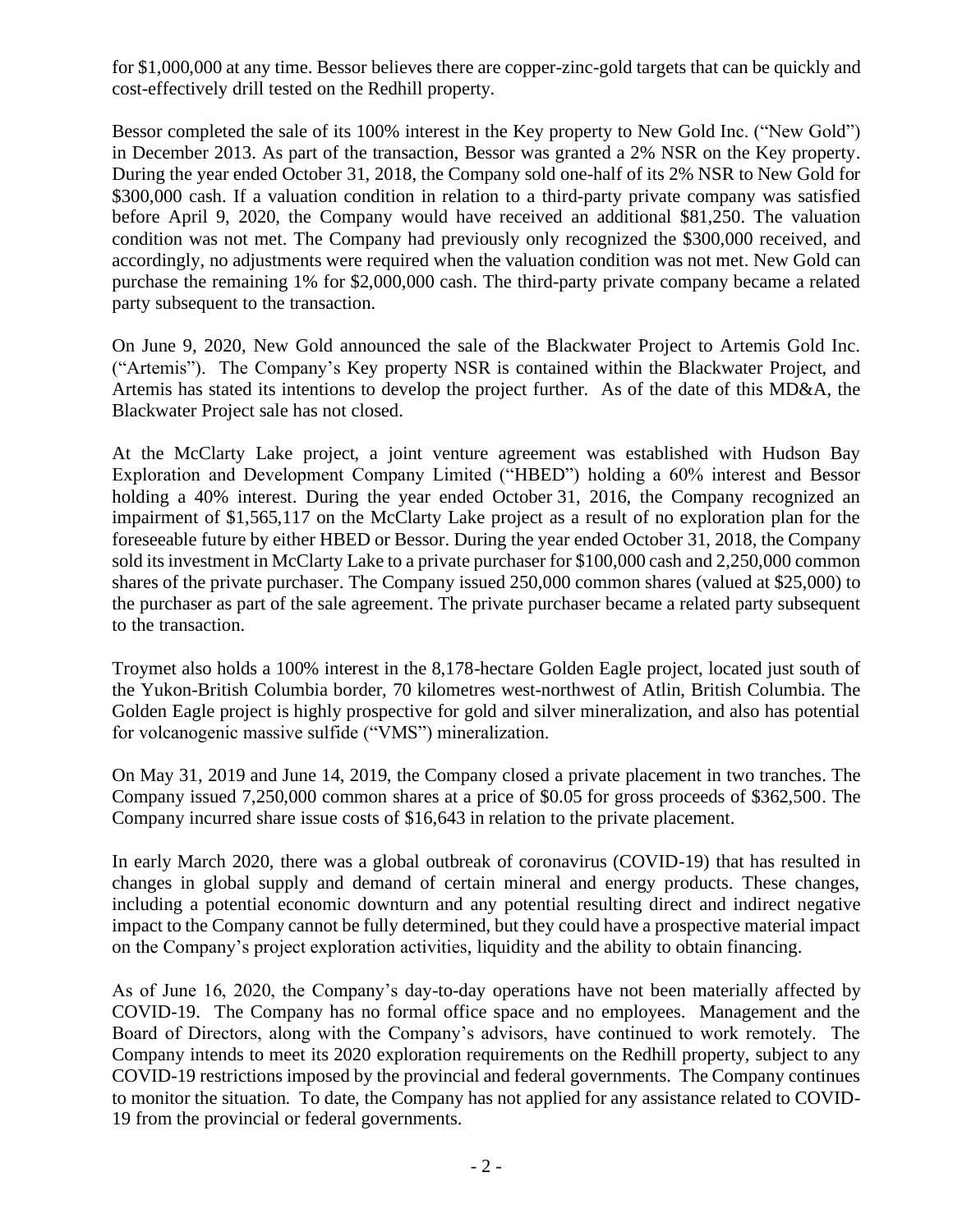# **Going Concern**

The Company is in the process of exploring and evaluating its mineral exploration and evaluation assets. On the basis of the information to date, it has not yet determined whether these assets contain economically recoverable ore reserves. The underlying value of the mineral exploration and evaluation assets and related deferred costs is entirely dependent on the existence of economically recoverable reserves, the ability of the Company to obtain the necessary financing to complete development and upon future profitable production. The amounts shown as mineral exploration and evaluation assets and deferred exploration costs represent net costs to date, less any amounts written off, and do not necessarily represent present or future values.

The Company's ability to continue as a going concern is dependent on accessing capital markets or entering into collaborative agreements that would provide additional financing. The outcome of these matters is materially uncertain at this time.

Realization values may be substantially different from carrying values as shown. The condensed interim financial statements for the six months ended April 30, 2020 do not include any adjustments that would be necessary to the carrying values and classifications of assets and liabilities should the Company be unable to continue as a going concern.

# **Significant Accounting Estimates**

Significant areas requiring the use of management estimates include the determination of impairment of mineral exploration and evaluation assets, the recoverability and measurement of deferred income tax assets and liabilities, the recognition and valuation of provisions for restoration and environmental liabilities, and assumptions used in valuing options in share-based compensation calculations. Management believes the estimates are reasonable; however, actual results could differ from those estimates and could impact future results of operations and cash flows.

# **Significant Accounting Judgments**

Information about critical judgments in applying accounting policies that have the most significant risk of causing material adjustment to the carrying amounts of assets and liabilities recognized in the financial statements within the next financial year include the Company's going concern assessment.

# **Exploration Projects**

Dr. Kieran Downes, P.Geo., President and Chief Executive Officer is the Qualified Person under NI 43-101 who has reviewed the scientific and technical disclosure provided below.

### **Redhill Property – Copper, Gold, Zinc and Silver**

Bessor holds an option to acquire a 100% interest in the 3,689.75-hectare Redhill property, located approximately 80 kilometres west of Kamloops and 10 kilometres south of Ashcroft, British Columbia.

Under the terms of the option, dated July 8, 2018 and as amended July 30, 2019, the Company may acquire a 100% interest in the Redhill property located in British Columbia by making option payments as follows:

• \$5,000 upon signing of the agreement (paid);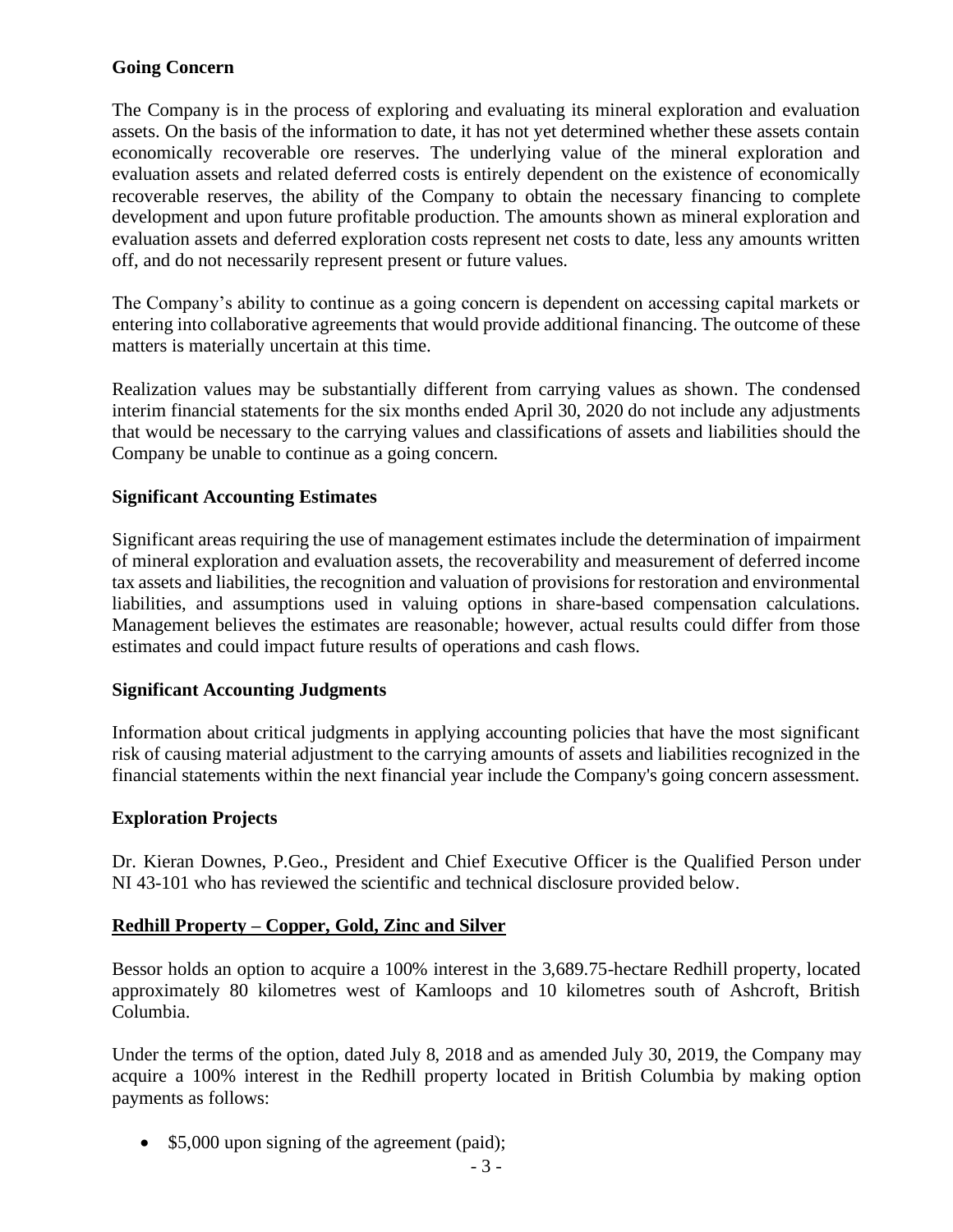- \$5,000 on the first and second anniversaries of the agreement (paid);
- \$10,000 on the third anniversary of the agreement (paid);
- \$7,500 and 300,000 common shares of the Company upon TSX-V acceptance of the amendment (paid and issued);
- \$12,500 and 500,000 common shares of the Company on the fifth anniversary of the agreement;
- \$40,000 on the sixth through ninth anniversaries of the agreement; and
- \$255,000 on the tenth anniversary of the agreement.

In addition to the option payments, the Company must spend \$600,000 on exploration under the terms of the original agreement as follows:

- \$20,000 on or before the first anniversary of the agreement (spent);
- \$50,000 on or before the second anniversary of the agreement (spent);
- \$150,000 on or before the third anniversary of the agreement (spent);
- \$30,000 on or before the fourth through ninth anniversaries of the agreement (spent);
- An additional \$100,000 on or before October 2020, as a result of the July 30, 2019 amendment; and
- \$100,000 on or before the tenth anniversary of the agreement.

If the Company exercises the option, Homegold will retain a 2% NSR, one-half (1%) of which can be purchased by the Company for \$1,000,000 at any time. In the event of commercial production or sale of 100% of the property, Homegold will receive a bonus payment of \$500,000 in cash or shares at the election of Homegold. Expenditures can be accelerated at the Company's election and excess expenditures in any year will be credited towards future years.

Bessor believes there are copper-zinc-gold targets that can be quickly and cost-effectively drill tested in the "Redhill" and "Beta (Feedlot)" zones, as well as in extensions to the south. In its evaluation of the property, Bessor identified potential settings for mineralization in the stratigraphic hanging wall west of the Redhill zone. Soil geochemistry shows base metal and gold anomalies offset from the Redhill zone that have not been tested and there are also some strong electromagnetic ("EM") conductors in the Beta zone that have not been drilled. The mineralization in the Redhill zone is a very prominent gossan developed on a VMS exhalative, stockwork feeder zone. Mineralization in the Beta zone appears to be more akin to exhalative iron formation. Past drilling of EM conductors in both zones returned encouraging intersections including: 7.75 metres (or "m") with 2.54% copper, 2.78% zinc, 77.0 g/t silver and 0.37% gold over 7.75 metres; 2.08% copper, 7.5 g/t silver over 1.35 metres; 0.56% copper, 0.79g/t silver over 2.95 metres; and 0.59% copper, 1.6% zinc, 1.91g/t silver and 0.39g/t gold over 2.58 metres (British Columbia Assessment Report Indexing System ("ARIS") Report #28371).

The volcanic sequence of the Redhill sector is exposed in a five kilometres-wide, NNW-striking, thrust slice over a distance of at least 20 kilometres. The geology is interpreted to be chemically analogous and age equivalent to the Permo-Triassic age Kutcho Assemblage that hosts the Kutcho Creek Cu-Pb-Zn-Ag VMS deposit in northern British Columbia. The potentially analogous Kutcho deposit currently owned by Kutcho Copper Corp. reportedly hosts Probable Mineral Reserve (2017 estimate) of 10.4 Mt @ 2.01% Cu, 3.19% Zn, 34.61 g/t Ag and 0.37 g/t Au (see Kutcho Copper Corp.'s website [https://www.kutcho.ca/projects/kutcho-project/\)](https://www.kutcho.ca/projects/kutcho-project/). Management of Bessor is not aware of a NI 43-101 resource on the Redhill project, and analogous deposits such as the Kutcho deposit should not be considered an indication that a resource is contained or will be discovered on the Redhill project.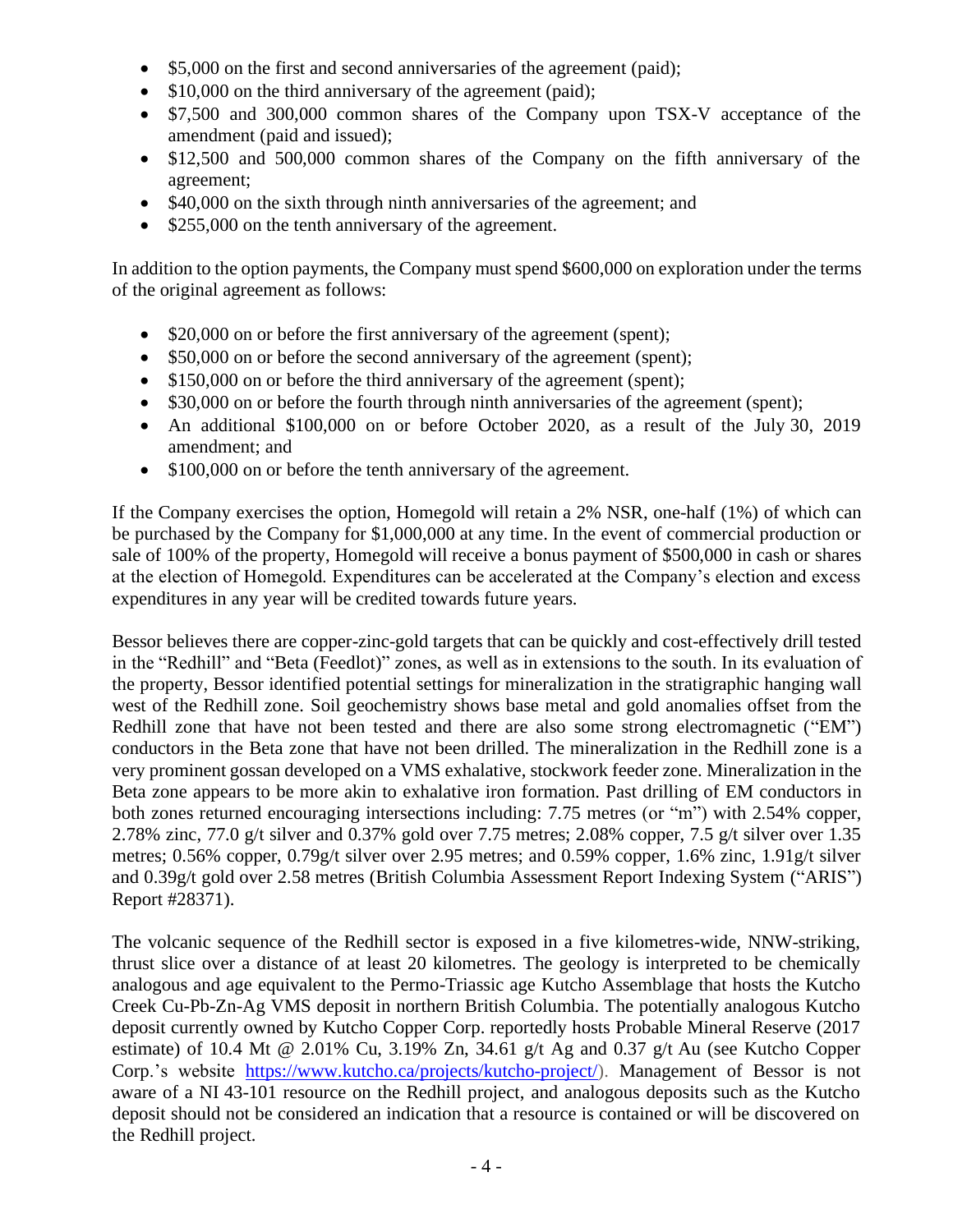## Alpha Zone

The Alpha zone, approximately 2.0 x 2.5 kilometres, encompasses a sequence of felsic to intermediate volcanics, the historic "Redhill zone", as well as an extensive area of untested soil anomalies (copper >> zinc >>> silver). The volcanics associated alteration and mineralization are interpreted to represent a stringer zone in the footwall of a VMS exhalative system. A primary target is an untested, strong, off-hole Pulse EM conductor in the vicinity of hole RH-06-25, which intersected 8.97% copper, 4.96 % zinc, 1.27 g/t gold and >30.0 g/t silver over 2.04 metres, including 10.15% copper, 5.45% zinc, 1.41 g/t gold, and >30.0 g/t silver over 1.74 metres. Bessor has re-logged and confirmed this mineralized intersection. The untested off-hole Pulse EM conductor indicates extensions to this mineralization (Avalon Ventures Ltd. News Release, October 31, 2006).

A 2006 fixed-loop transient EM ("FLTEM") survey identified 11 EM conductors in an area ~600 x 1,100 metres. The mineralization in hole RH-06-25 is associated with a medium strength, 200-metre long conductor. Conductors along strike, and other nearby stronger conductors, have not been drill tested (British Columbia ARIS Report #28525).

On December 1, 2015, Bessor reported it had been awarded a British Columbia *Mines Act* multi-year permit for its diamond drilling program on the Alpha and Beta zones of the Redhill project. The permit also authorizes Bessor to conduct induced polarization surveys over the target zones.

In a June 20, 2016 news release, Bessor reported that it received the final results from a Voltera-3DIP survey over the Alpha zone, Redhill project. While final modelling and interpretation of the data is underway, preliminary results show a domain of high chargeability and resistivity along the west side of the grid at a depth of  $\sim$ 200 metres. This domain is flanked to the east by a domain of low chargeability. While the geology and structures of the different domains remain to be confirmed, it is clear the 3DIP data is mapping previously unrecognized and fundamental geological patterns in the Alpha zone that will guide exploration. The Redhill VMS prospect occurs in a prospective volcanic sequence that tracks the contact of the high/low chargeability domains. This contact will be a focus of future exploration. The VMS prospect is associated with a 200-metre long FLTEM conductor, as well as Borehole Transient EM conductors. Hole RH06-25, re-logged, quartered and re-assayed by Bessor, returned: 8.75% copper, 4.75% zinc, 1.22 g/t gold and 61.19 g/t silver over 2.04 metres. The mineralization is open along strike and to depth. The survey also identified a large chargeability anomaly ( $> 20$  milliseconds), over an area of  $\sim$ 280 x 260 metres, just west of the VMS prospect, and another (16-18 milliseconds), over an area ~210 x 100 metres, in the southeast part of the grid. There is no record of drilling or other exploration on either of these targets.

The Volterra-3DIP survey was conducted by SJ Geophysics Ltd. of Vancouver. Nine lines (10.8 kilometres) at a spacing of 150 metres were surveyed.

On July 25, 2016, the Company reported that a program of detailed follow-up soil sampling and prospecting of 3DIP anomalies on the Alpha zone and evaluation of the gold-, copper- and zinc-insoil anomalies on the Alpha South zone is complete. New drill targets have been identified associated with slumped/mechanically transported sulphides and the area of volcanic stratigraphy prospective for the discovery of VMS deposits has been significantly expanded.

The 3DIP survey mapped previously unrecognized and fundamental geologic patterns in the Alpha zone where the geologic sequence dips steeply west  $(-75^{\circ})$ . The 3DIP shows where sulphides are introduced into the volcanic sequence accompanied by increased silicification, which is mapped by the resistivity. Plentiful breccia boulders, several of which contain massive sulphide blocks have been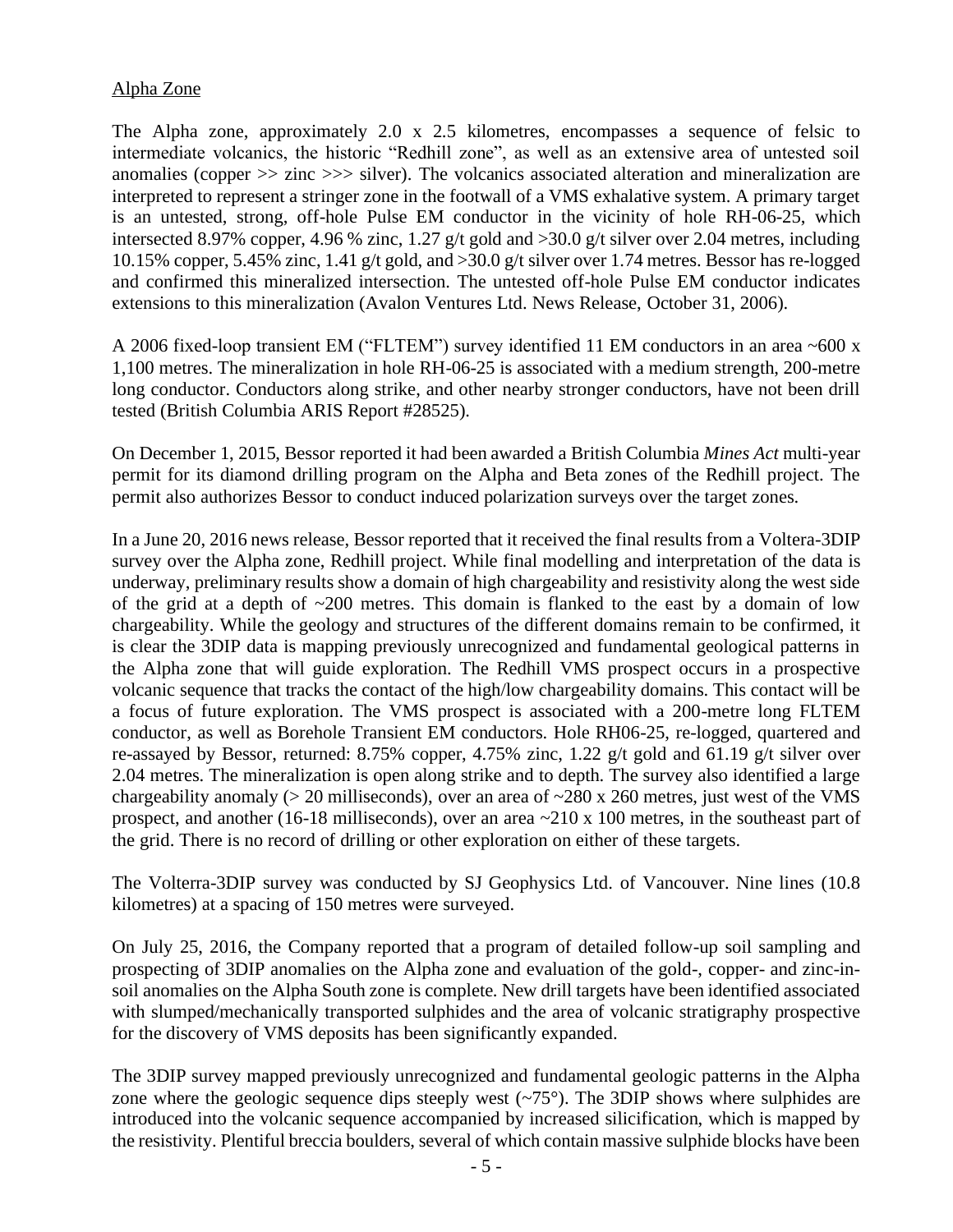found in a prospective volcanic sequence  $(\sim 100 \text{ m}$  wide) that is coincident with the strong, chargeability/resistivity anomaly. The horizon is located  $\sim$ 70 m into the hanging wall of the VMS prospect. The sulphides are dominantly of pyrite with trace to minor chalcopyrite. The boulders represent slump features and/or mechanically transported mineralization likely the result of brecciation at source, transport down-slope by gravity-driven submarine debris flows, and deposition in depressions. What is geologically termed "transported ore" can form substantial bodies of mineralization, as in the Buchans and Boundary VMS deposits in Newfoundland.

The prospective volcanics, chargeability and resistivity anomalies continue to the west beneath the adjacent valley through which the Trans Canada Highway runs. A percussion hole (R87-7) drilled in the valley intersected copper mineralization in volcanics. It demonstrates the potential for the discovery of significant mineralization in this area:

"In the current program the best hole was R87-7 which intersected 1,236 ppm copper from 171 to 204 metres along with 1,694 ppm zinc, 5.7 ppm molybdenum and 2.4 ppm silver. The remainder of the hole was not anomalous. The higher-grade intersection was associated with a relatively high pyrite content of 5% compared with 2% for most of the hole. Here the host rock consisted of interbedded rhyolites and andesites with chorite-sericite-quartz-pyrite alteration with minor chalcopyrite mineralization." (1987 British Columbia ARIS Report #17263).

Detailed (100 m x 25 m) soil sampling was undertaken along the  $\sim$ 900 m x  $\sim$ 250 m gold-in-soil anomaly. Anomalous sample sites were also pitted and sampled. Results will be released once received and evaluated. Prospecting identified shearing with local quartz and quartz-carbonate veining along a magnetic low in a diorite intrusive. The gold-in-soil anomalies track this structure.

The strongest gold-, copper- and zinc-in-soil anomalies in the Alpha South zone were prospected and pitted. The copper and zinc anomalies appear to be associated with structures/shearing possibly associated with particular volcanic horizons. Further work is required to confirm this possibility. The gold anomalies appear to be related to rhyolite. Sheared rhyolite in an area of anomalous gold-in-soil, on the south side of the zone, is altered to white clay. The rhyolite contains high levels of mercury (2,500 ppb) (British Columbia ARIS Report #23423). Further work is required to evaluate the significance of the gold-in-soil anomalies and the implications of the high mercury levels in the rhyolite.

On November 15, 2016, Bessor reported results of its 2016 drill program. Hole RH16-04 intersected a new, near surface zone of copper mineralization ("Upper Zone"). The hole, drilled from a platform excavated into the side of a hill, intersected mineralization grading 0.72% copper and 6.5 g/t silver over 6.5 metres, starting at a depth of 5.1 metres. The copper mineralization extends upwards an additional 3.8 metres to the base of the casing; however, because of poor recovery in this interval, a reportable mineralized interval cannot be calculated. Secondary copper mineralization (malachite and chrysocolla) is present in the wall of the drill platform. The downhole width of the mineralized zone is estimated to be in excess of 11.5 metres. Bessor plans to strip, map, trench and sample the mineralization prior to further drilling.

Hole RH16-04 also intersected VMS mineralization grading 0.64% copper and 1.5% zinc over 2.0 metres from 206.3-208.3 metres downhole ("Lower Zone"). This intersection is ~20 metres laterally and  $\sim$ 20 metres higher than the mineralization in hole RH-06-25 (8.75% copper, 4.75% zinc, 1.22 g/t gold and 61.19 g/t silver over 2.04 metres). The mineralization in hole RH-06-25 comprises VMS and stringer zone mineralization. The mineralization in hole RH16-04 consists only of VMS mineralization with durchbewegung texture. The mineralization is crudely bedded and dips  $\sim 65^\circ$  to the west. The topography also drops off to the west into a prominent valley. The mineralization is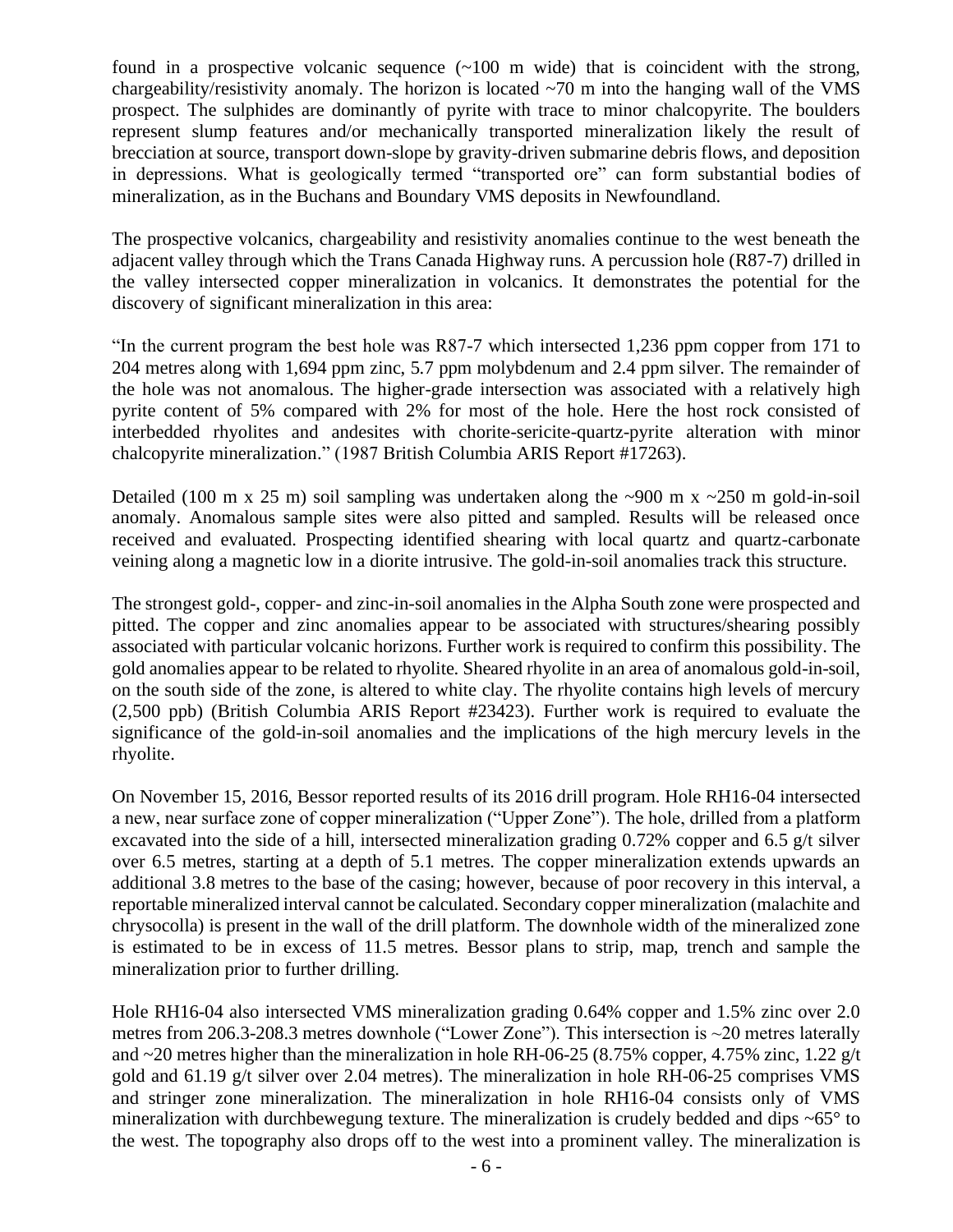open along strike and to depth, and lies deeper than was tested by previous drilling in the VMS prospect. Additional drilling is required to explore and delimit this significant area of VMS mineralization.

The Upper and Lower zones are ~195 metres apart downhole. A one-metre band (bed?) of massive pyrite was intersected at 161.8 metres. Centimetre-wide bands of pyrite with trace chalcopyrite occur in the overlying and underlying quartz-eye felsic tuffs along with 5-50% disseminated and irregular concentrations of pyrite. The best assay, 0.15% copper and 1.32 g/t silver over 5.0 metres, together with the geology, indicates the potential for the development of significant copper mineralization, off hole, along this horizon.

Bessor has identified a characteristic tuffaceous subaqueous ash flow unit, commonly with pyroclastic fragmental textures, that is associated with the VMS mineralization. The unit contains prominent blue quartz "eyes" (phenocrysts) in a matrix composed mainly of feldspar and quartz. Mafic minerals are minimal. The recognition of this important unit will guide future exploration.

| Hole    | From $(m)$ | To(m)  | Width (m) | Cu <sub>9</sub> | $\mathbf{Zn}$ % | Ag $g/t$ | Au $g/t$ |
|---------|------------|--------|-----------|-----------------|-----------------|----------|----------|
| RH16-04 | 5.10       | 11.60  | 6.50      | 0.72            |                 | 6.50     |          |
|         | 156.80     | 160.80 | 4.00      | 0.02            | 0.27            |          |          |
| incl.   | 157.80     | 158.80 | 1.00      |                 | 0.79            |          |          |
|         | 160.80     | 165.80 | 5.00      | 0.15            |                 | 1.32     |          |
| incl.   | 165.30     | 165.80 | 0.50      |                 | 0.46            |          |          |
|         | 206.30     | 208.30 | 2.00      | 0.64            | 1.50            |          |          |
| RH16-03 | 33.80      | 34.80  | 1.00      | 0.29            |                 |          | 1.20     |

### **Table 1: Drill Hole Intersections**

Widths presented in Table 1 are downhole core lengths; true widths cannot be reliably estimated at this time. Core samples were analyzed at ALS Global, Vancouver.

Hole RH16-03 was drilled, in part, to twin hole RH-05-23 and to test for shallow mineralization. The best intersection (0.29% copper and 1.2 g/t gold over 1.0 metre from 33.8-34.8 metres downhole) was obtained from pyrite stringer mineralization. The high-grade mineralization in hole RH-05-23 (2.08% copper and 7.5 g/t gold) was also obtained from pyrite-chalcopyrite stringers, but from  $\sim$ 45 metres deeper. As in the case of the intersections in holes RH16-04 and RH-06-25, this indicates the better mineralization lies deeper than was previously tested by drilling on the VMS prospect. A new mineralized horizon of bedded pyrite with felsic clasts (cm) as xenoliths in the sulphide was intersected from 8.9-11.3 metres. In the overlying quartz-eye felsic tuff (6.0-8.9 metres) pyrite veins/veinlets (mm  $-2$  cm) constitute  $\sim$ 30% of the core. Copper (255-405 ppm) and silver (1.33-3.62  $g(t)$  are elevated. Along strike or at depth, this mineralized horizon may host significant copper mineralization in this productive environment.

Hole RH16-05 tested a newly identified chargeability anomaly (+/- 100 metres depth), and a copperand zinc-in-soil anomaly, on Horizon 2. The hole, drilled ~100 metres north of the VMS prospect, cut a sequence of quartz-eye felsic tuffs with variably developed pyrite (+ pyrrhotite) as stringers, disseminations and bands to  $\sim$ 30%. While the geology appears to be similar to that in the VMS prospect, no copper, zinc or precious metal mineralization was intersected.

Hole RH16-01, drilled ~350 metres southwest of the VMS prospect to test a large >20 millisecond chargeability anomaly on Horizon 3, identified pyrite as stringers, disseminations and bands (to  $\sim 60\%$ ) in intermediate volcanics as the source of the anomaly. The best assay was 0.08% copper over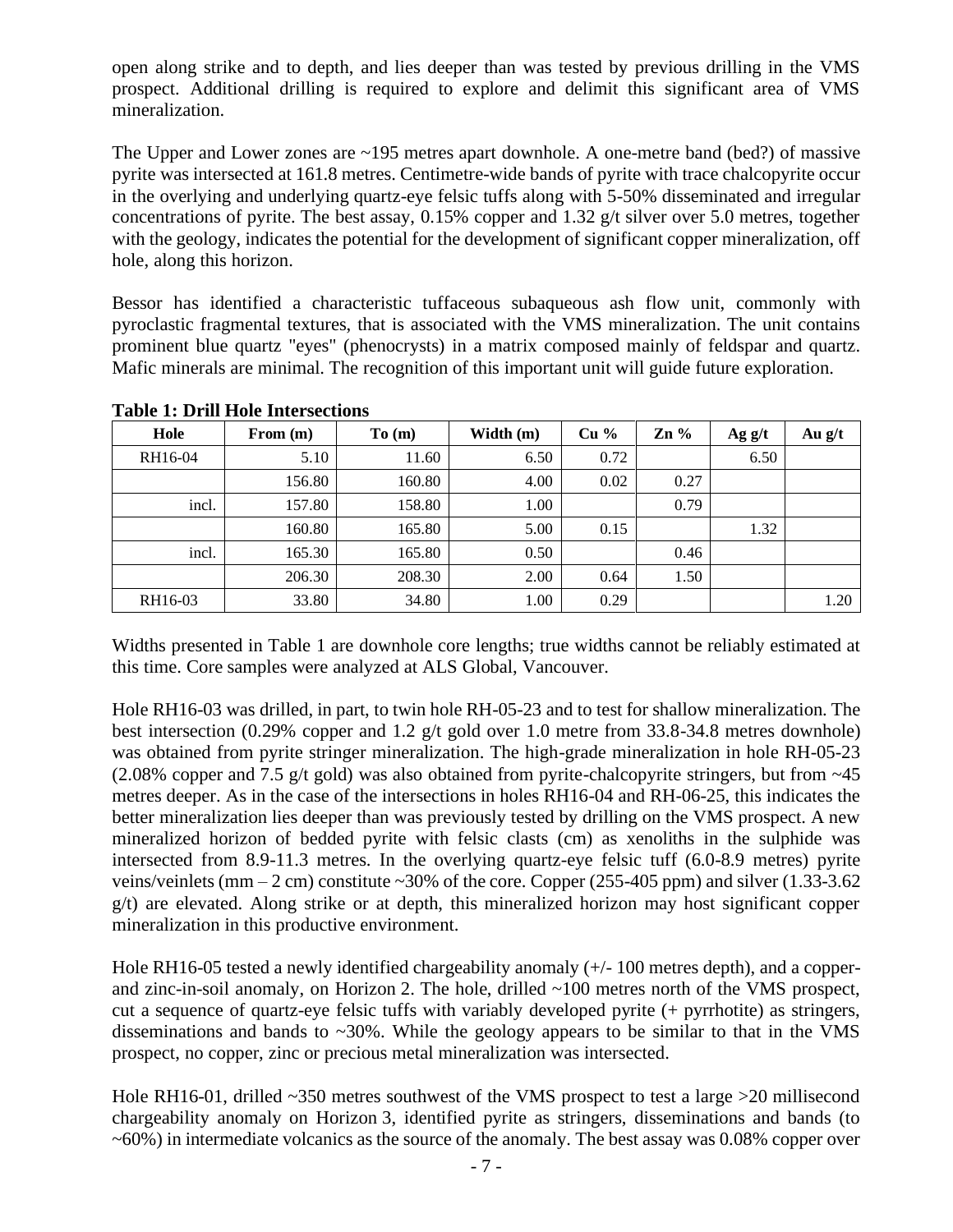0.7 metres. This hole was probed with a Volterra borehole EM survey; no conductors were identified. Following completion of the drill program, it is now recognized that the favourable and prospective VMS geology occurs stratigraphically below this horizon.

Hole RH16-02, drilled to test a chargeability anomaly on Horizon 3, intersected pyritic felsic volcanics. Local intervals, up to 7.0 metres in width, contain increased concentrations of pyrite including bands/seams to 5 cm, which are anomalous in copper (to 0.33% over 1.0 metres), and also carry elevated zinc values (to 621 ppm). This mineralization is interpreted to be distal to more significant accumulations of VMS mineralization. Breccia boulders containing massive sulphide blocks representing slump features and/or mechanically transported mineralization have been found in this locale. Their source has not been found. Further drilling is required to evaluate this area.

On August 17, 2017, Bessor reported positive results from a test gravity survey over the VMS mineralization in the Alpha prospect of the Redhill project. The gravity survey identified strong anomalies associated with the Upper and Lower VMS zones and, unexpectedly, with Horizon 1. The results support Bessor's belief that significant VMS mineralization likely occurs at depth in the Upper and Lower VMS zones. The unexpectedly strong anomaly associated with Horizon 1 suggests an untested mineralized mass at depth. The single test line was orientated orthogonal the Upper Zone and Lower Zone VMS mineralization, and to the three stacked horizons hosting VMS mineralization. Several gravity highs can be identified on the overall Bouguer Gravity profile. One high is associated with the Upper Zone mineralization (~300 metres). The Lower Zone mineralization may be related to the broad, lower amplitude gravity high from ~340 to 500 metres. However, the Lower Zone dips at ~65° under the Upper Zone with the result that the strong anomaly at ~300 metres is thought to be the result of the superimposition of the two zones. Alternatively, the gravity is indicating a significant sulphide mass associated with the Upper Zone. The best massive sulphide mineralization was intersected in holes RH16-04 and RH06-25. Mineralization between these two strong intersections and surface is typically thin and stringer-like as might be expected peripheral to a well-developed VMS deposit. A borehole EM survey ("BHEM") of RH06-25 identified an off-hole response at 30 Hertz, with conductivities in the range of 100 to 300 Mhos indicating a potentially large body of mineralization under holes RH16-04 and RH06-25. This is the primary drill target in this area.

A second significant high is associated with Horizon 1 and its associated FLTEM conductor. The strong gravity anomaly indicates potential at depth. Horizon 1 has not been drill tested at depth and the FLTEM conductor has not been drill tested along strike. The distribution of sulphides in Horizon 1 may mimic the Lower Zone with the better VMS mineralization occurring at depth. This is an important drill target.

A broad, lower amplitude gravity high occurs within Horizon 3. Gravity anomalies also occur at the start (0 metres) and finish (700 metres) of the survey line. These anomalies have not been delineated. The anomaly at 700 metres occurs with a FLTEM conductor, which is likely mapping a potentially mineralized horizon. This has not been drilled.

The anomaly at 0 metres lies in an overburden covered valley and on the north flank of the induced polarization/magnetic high drill tested by the Company in 2016 (hole RH16-01). This hole was probed with BHEM; no conductors were identified. Following completion of the 2016 drill program, and with a better understanding of the stratigraphy of the volcanic pile, it was recognized that the favourable and prospective VMS geology occurs stratigraphically below this horizon, to the northeast, towards Horizon 3.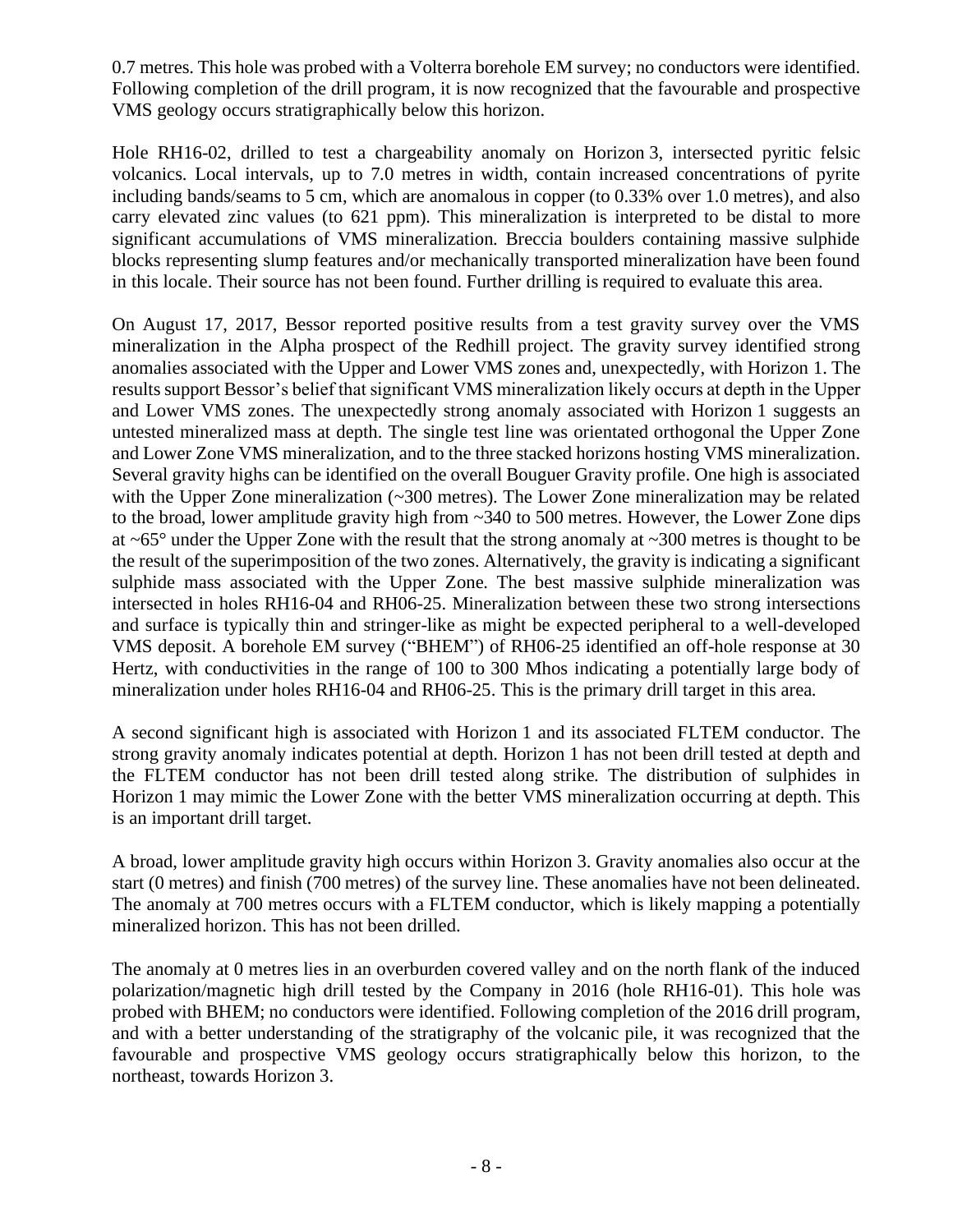# Beta Zone

The Beta zone, approximately 2.5 x 2.5 kilometres, encompasses a sequence of felsic to intermediate volcanics, graphitic sediments, iron formation +/- locally laminated semi-massive to massive sulphides containing pyrrhotite  $+/-$  pyrite  $+/-$  minor chalcopyrite. Borehole S83-4 is reported to have intersected stringer zone mineralization grading 2.54% copper, 2.78% zinc, 77.0 g/t Ag, and 0.37 g/t Au over 7.75 metres (British Columbia ARIS Report #28371). There is no core extant from this hole for re-logging or confirmatory sampling. The Beta zone appears to stratigraphically overly the Alpha zone in the volcanic sequence. Numerous EM, IP/R and magnetic anomalies are present. Bessor is evaluating the geology, geochemistry, and the EM, IP/R and magnetic anomalies to identify drill targets.

In its November 15, 2016 news release, Bessor reported the 2016 induced polarization ("IP") survey identified a new, large chargeability anomaly associated with the 40 Mhos Beta target, which is located on a 550-metre long EM conductor. The Beta target, the chargeability anomaly, and the host conductor have never been drilled. The Company plans to drill test this target as part of the next drill program.

# **Golden Eagle Project – Gold and Silver**

The 8,178-hectare Golden Eagle project is located just south of the Yukon-British Columbia border, 70 kilometres west-northwest of Atlin, British Columbia. The Company controls a 100% interest in the project subject to a 1% NSR payable to a third-party on certain claims.

Golden Eagle is situated at the southern end of the Tintina Gold Belt, which contains many intrusionrelated gold deposits, such as Pogo (Alaska), Fort Knox (Alaska), Dublin Gulch (Yukon) and White Gold (Yukon). The property has the potential to host several deposit types, including bulk tonnage intrusion-related deposits with associated skarn deposits, high-grade gold-silver vein-hosted deposits and VMS deposits. Thirteen separate mineralized zones have been identified to date over the property's 25-kilometre long extent.

During the year ended October 31, 2015, the Company determined that the Golden Eagle property was impaired. An impairment charge of \$1,782,794 was recognized in net loss for the year ended October 31, 2015, reflecting the exploration expenditures incurred on the property prior to 2009, when the Company moved the exploration target on the property from the Middle Ridge to the Northern Block.

During the year ended October 31, 2017, the Company determined that the Golden Eagle property was further impaired. An impairment charge of \$1,013,603 was recognized in net loss for the year ended October 31, 2017.

Further information on the Golden Eagle project is available in a NI 43-101 technical report entitled *Technical Report, Golden Eagle Property, Atlin Mining Division, British Columbia* by J. Michael Wark, P.Geo., dated July 9, 2012 and filed on SEDAR [\(www.sedar.com\)](http://www.sedar.com/) July 10, 2012.

# **Key Project – Copper, Zinc and Gold**

Bessor completed the sale of its 100% interest in the 8,854-hectare Key property to New Gold in December 2013. The property is located 125 kilometres southwest of Vanderhoof, British Columbia.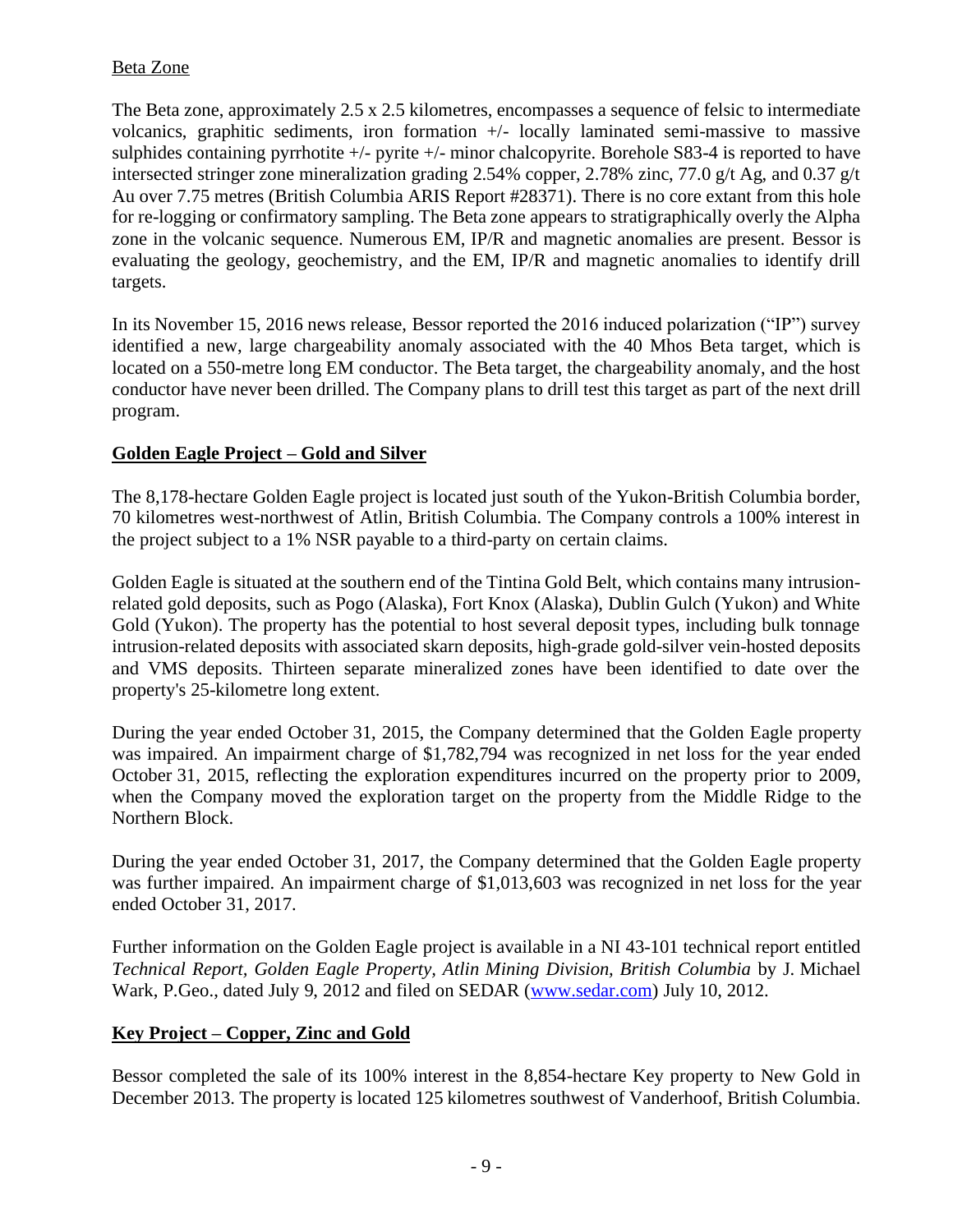In connection with the transaction, New Gold committed to spend \$1,500,000 on the property, with a minimum of \$500,000 of expenditures on or before December 31, 2014 and the balance of \$1,000,000 of expenditures on or before December 31, 2018, subject to certain conditions. New Gold completed the full \$1,500,000 expenditure commitment in calendar 2014.

As part of the transaction, Bessor was granted a 2% NSR on the Key property. In April 2018, the Company sold one-half of its 2% NSR to New Gold for \$300,000 cash. If a valuation condition in relation to a third-party private company was satisfied before April 9, 2020, the Company would have received an additional \$81,250. The valuation condition was not met. The Company had previously only recognized the \$300,000 received, and accordingly, no adjustments were required when the valuation condition was not met. New Gold can purchase the remaining 1% for \$2,000,000 cash. The third-party private company became a related party subsequent to the transaction.

On June 9, 2020, New Gold announced the sale of the Blackwater Project to Artemis Gold Inc. ("Artemis"). The Company's Key property NSR is contained within the Blackwater Project, and Artemis has stated its intentions to develop the project further. As of the date of this MD&A, the Blackwater Project sale has not closed.

|                                                    | Year                      | Year               | Year                        |
|----------------------------------------------------|---------------------------|--------------------|-----------------------------|
|                                                    | Ended                     | Ended              | Ended                       |
|                                                    | October 31, 2019          | October 31, 2018   | October 31, 2017            |
| <b>Operating Expenses</b>                          | \$119,209                 | \$285,570          | \$1,872,435                 |
| Other Income                                       |                           |                    |                             |
| Interest                                           | \$3,765                   | \$2,902            | \$1,279                     |
| Net Income (Loss)<br>Per Share - Basic and Diluted | (\$115,444)<br>$(\$0.01)$ | \$92,332<br>\$0.01 | (\$1,871,156)<br>$(\$0.15)$ |
| Capital Expenditures                               | \$8,700                   | \$17,767           | \$110,214                   |
| <b>Total Assets</b>                                | \$950,193                 | \$728,004          | \$580,848                   |
| <b>Total Liabilities</b>                           | \$14,973                  | \$41,197           | \$12,719                    |

# **Selected Annual Information**

# **Results of Operations**

# Three Months Ended April 30, 2020

Bessor realized a net loss of \$16,198 (2019 - \$21,807) for the three months ended April 30, 2020.

The expenses for the quarter included general and administration expenses of \$3,586 (2019 - \$3,826), management fees of \$6,000 (2019 - recovery of \$6,000), professional fees of \$851 (2019 - \$11,600), public company costs of \$6,806 (2019 - \$12,933) and travel and related costs of \$129 (2019 - \$679).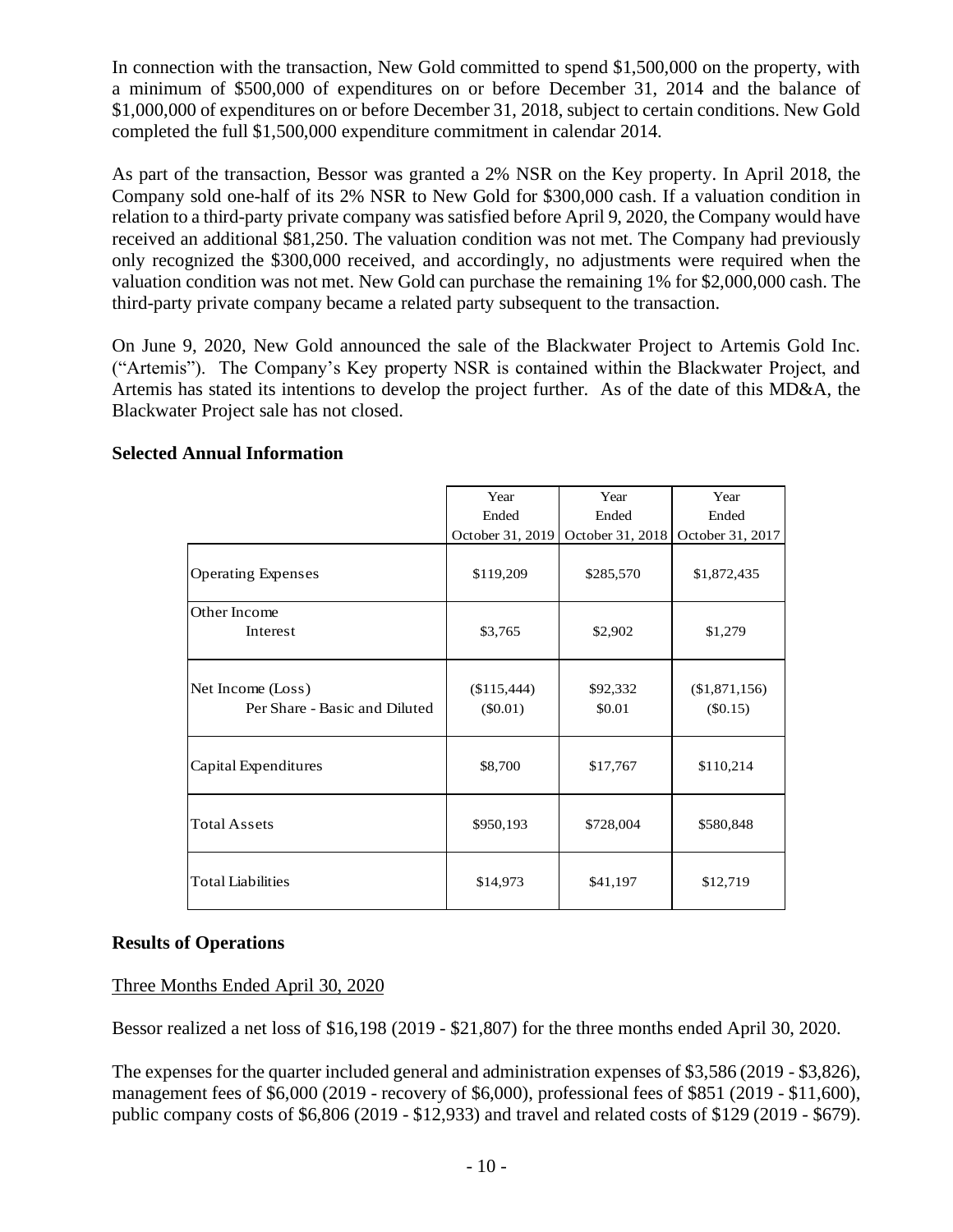General and administration expenses were comparable from 2019 to 2020.

Management fees were higher in 2020 due to a credit invoice from the CEO creating a recovery in 2019.

Professional fees, public company costs and travel and related costs were lower in 2020 due to less activity.

## Six Months Ended April 30, 2020

Bessor realized a net loss of \$30,560 (2019 - \$58,777) for the six months ended April 30, 2020.

The expenses for the period included general and administration expenses of \$7,452 (2019 - \$7,695), management fees of \$12,000 (2019 - \$16,000), professional fees of \$3,632 (2019 - \$19,502), public company costs of \$9,581 (2019 - \$16,197) and travel and related costs of \$210 (2019 - \$4,731).

General and administration expenses were comparable from 2019 to 2020.

Management fees were lower, as no fees were paid or accrued to the CEO for the six months ended April 30, 2020.

Professional fees were higher in 2019 due to additional legal and tax work required in 2019.

Public company costs and travel and related costs were lower in 2020 due to less activity.

## **Liquidity and Capital Resources**

The Company's practice is to proceed with staged exploration where each stage is dependent on successful results of the preceding stage. Bessor relies on proceeds of equity financings to fund its exploration commitments and discharge its liabilities as they come due.

At April 30, 2020, the Company had a working capital balance of \$511,346 (October 31, 2019 - \$543,106). Bessor will be required to raise additional financing in order to continue its exploration programs and cover its operating expenditures for 2020 and beyond. However, there is no assurance that funding will be available on terms acceptable to the Company or at all. If such funds cannot be secured, the Company may be forced to curtail additional exploration and/or property acquisition efforts.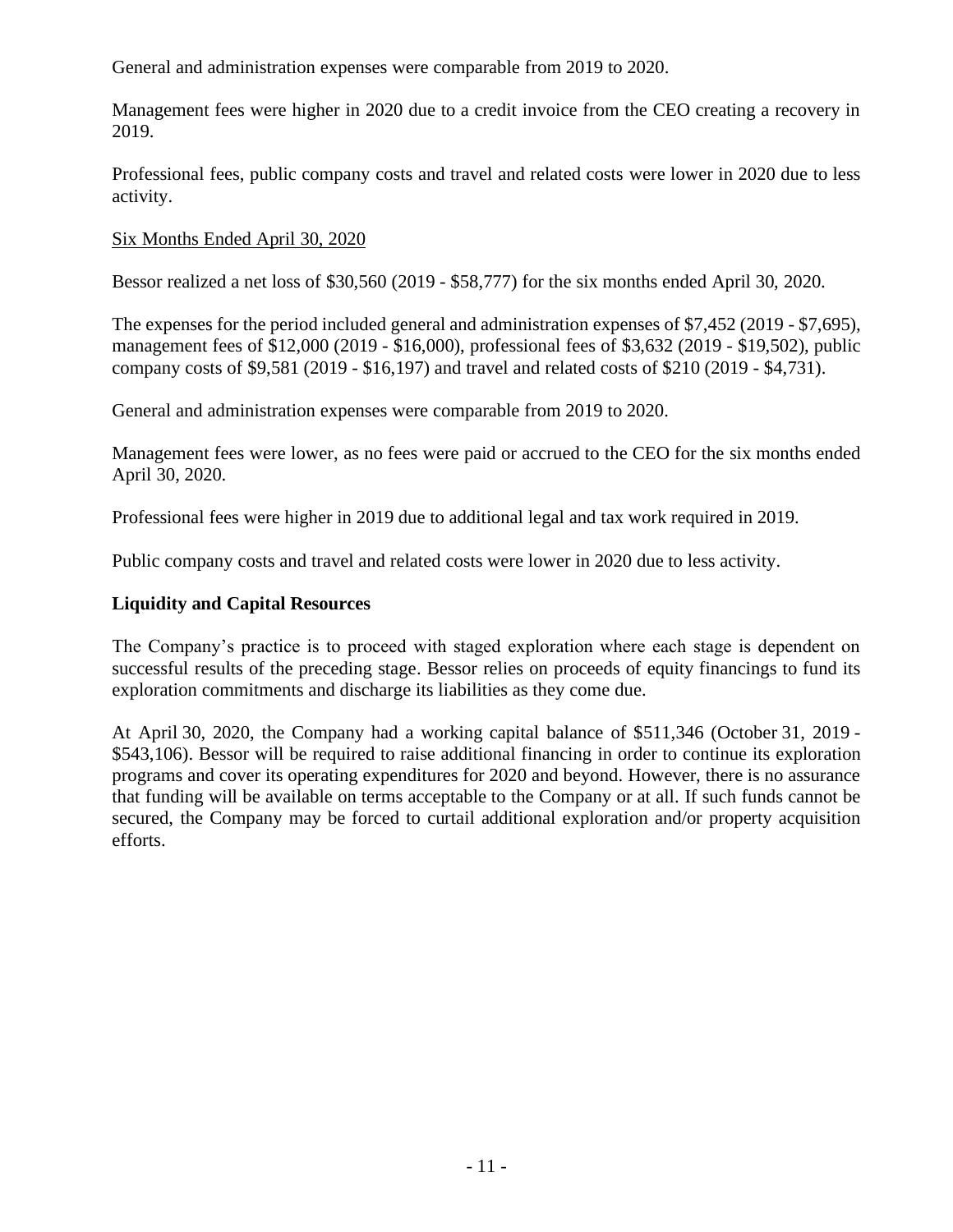# **Capital Expenditures**

The Company's primary capital expenditures for the six months ended April 30, 2020 and the year ended October 31, 2019 were on its mineral exploration and evaluation assets as follows:

|                                         | Redhill       |
|-----------------------------------------|---------------|
| Balance, October 31, 2018               | \$<br>365,761 |
| <b>Acquisition Costs</b>                | 25,500        |
| <b>Deferred Exploration Costs</b>       |               |
| Drilling                                | 1,200         |
| <b>Total Deferred Exploration Costs</b> | 1,200         |
| <b>Mineral Exploration Tax Credit</b>   | (5,348)       |
| Balance, October 31, 2019               | 387,113       |
| <b>Deferred Exploration Costs</b>       |               |
| Drilling                                | 1,200         |
| <b>Total Deferred Exploration Costs</b> | 1,200         |
| <b>Balance, April 30, 2020</b>          | \$<br>388,313 |

# **Share Information**

A summary of the Company's outstanding securities is provided in the table below:

|                             | <b>Report Date</b>       | <b>April 30, 2020</b> | <b>October 31, 2019</b> |
|-----------------------------|--------------------------|-----------------------|-------------------------|
|                             |                          |                       |                         |
| Common shares               | 19,985,623               | 19,985,623            | 19,985,623              |
| Stock options               | 440,000                  | 440,000               | 440,000                 |
| Warrants                    | $\overline{\phantom{a}}$ |                       |                         |
|                             |                          |                       |                         |
| <b>Fully Diluted Shares</b> | 20,425,623               | 20,425,623            | 20,425,623              |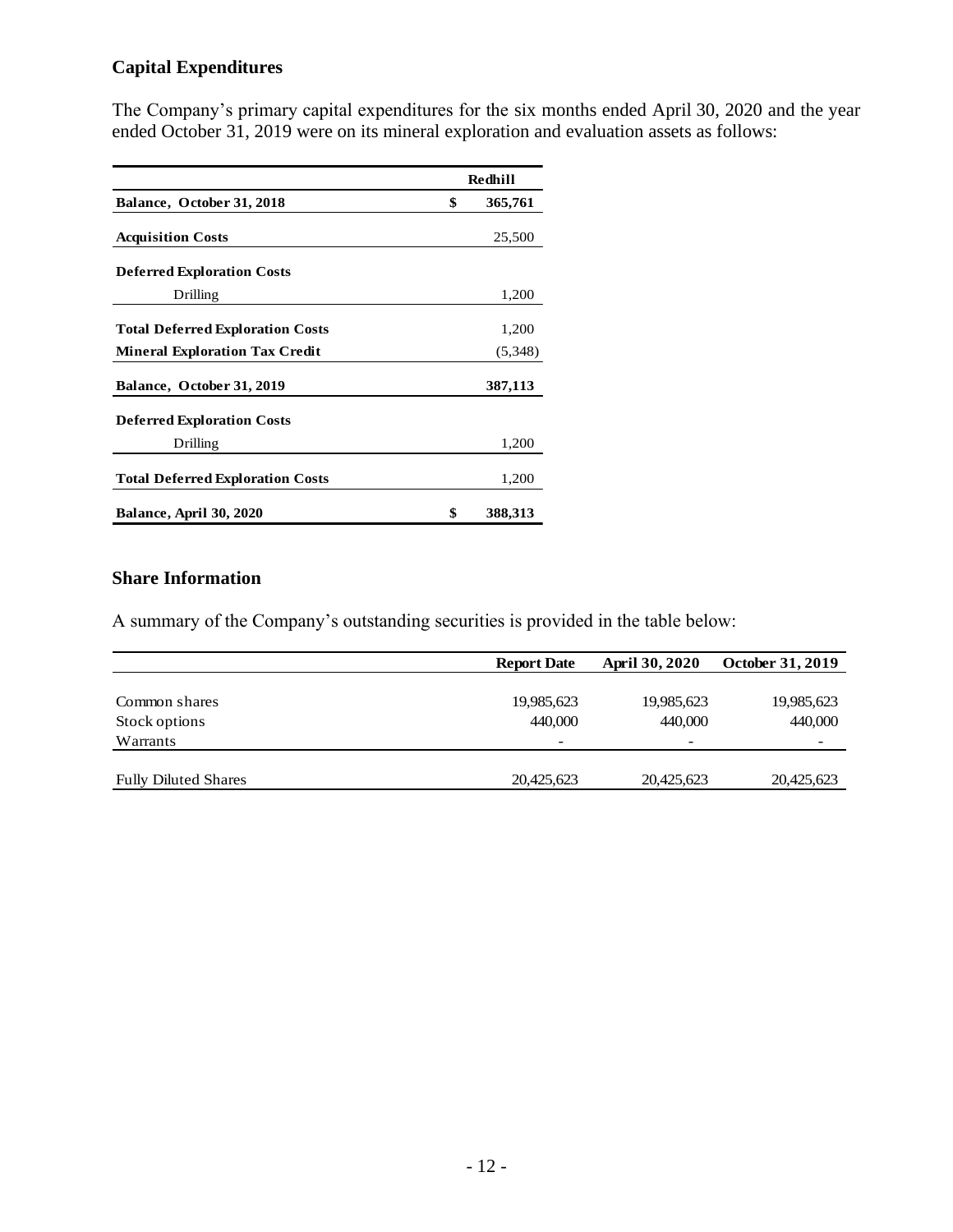# **Summary of Quarterly Results**

A summary of the last eight quarters from July 31, 2018 to April 30, 2020 is provided in the table below.

|                                        | QП           | QI           | QIV          | QIII         |
|----------------------------------------|--------------|--------------|--------------|--------------|
|                                        | 30-Apr-20    | $31-Jan-20$  | 31-Oct-19    | 31-Jul-19    |
| <b>Operations</b>                      |              |              |              |              |
| <b>Finance Income</b>                  | \$1,204      | \$1,104      | \$946        | \$563        |
| <b>Net Loss</b>                        | $(\$16,198)$ | $(\$14,362)$ | $(\$31,492)$ | $(\$25,175)$ |
| Per Share - Basic and Diluted          | $(\$0.00)$   | $(\$0.00)$   | $(\$0.01)$   | $(\$0.00)$   |
| <b>Statement of Financial Position</b> |              |              |              |              |
| <b>Working Capital</b>                 | \$511,346    | \$527,544    | \$543,106    | \$582,098    |
| <b>Total Assets</b>                    | \$905,304    | \$943,666    | \$950,193    | \$956,503    |
| <b>Capital Expenditures</b>            | \$0          | \$1,200      | \$7,500      | \$0          |

|                                                                                         | QII                        | QI                          | QIV                        | QIII                   |
|-----------------------------------------------------------------------------------------|----------------------------|-----------------------------|----------------------------|------------------------|
|                                                                                         | $30-Apr-19$                | $31-Jan-19$                 | $31-Oct-18$                | $31-Ju-18$             |
| Operations                                                                              |                            |                             |                            |                        |
| Finance Income                                                                          | \$1,087                    | \$1,169                     | \$1,170                    | \$1,169                |
| Net Income (Loss)<br>Per Share - Basic and Diluted                                      | $(\$21,807)$<br>$(\$0.00)$ | $(\$36,970)$<br>$($ \$0.00) | $(\$52,840)$<br>$(\$0.00)$ | \$13,863<br>\$0.00     |
| <b>Statement of Financial Position</b><br><b>Working Capital</b><br><b>Total Assets</b> | \$256,068<br>\$639,097     | \$277,875<br>\$711,463      | \$298,621<br>\$728,004     | \$352,925<br>\$751,698 |
| Capital Expenditures                                                                    | \$0                        | \$1,200                     | \$0                        | \$10,000               |

### **Transactions with Related Parties**

The Company has paid or accrued fees of \$12,000 (2019 - \$16,000) to companies controlled by officers for management, administrative, accounting and technical services. These amounts are included in general and administration expenses as outlined below:

|                          | <b>April 30, 2020</b> | April 30, 2019 |  |  |
|--------------------------|-----------------------|----------------|--|--|
| Short-term compensation: |                       |                |  |  |
| Management fees          | $12,000 \text{ }$ \$  | 16,000         |  |  |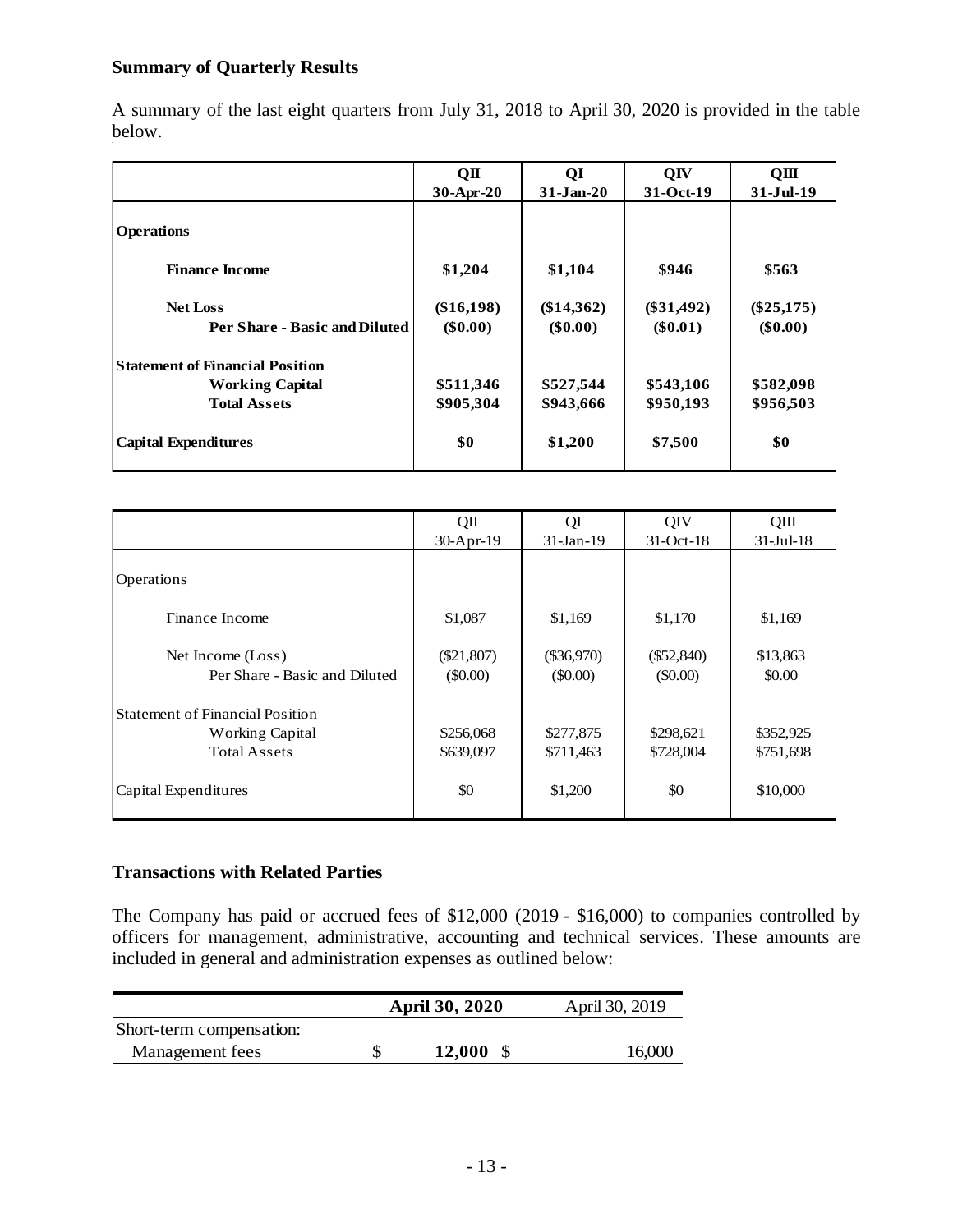Management fees consisted of:

- \$12,000 (2019 \$12,000) paid to Meagher Consulting Inc., a private company controlled by Mr. Joseph Meagher, Chief Financial Officer of the Company; and
- \$nil (2019 \$4,000) paid to Tristia Ventures Corp., a private company controlled by Dr. Kieran Downes, President, Chief Executive Officer and a director of the Company.

## **Financial Instruments**

Financial instruments are agreements between two parties that result in promises to pay or receive cash or equity instruments. The Company classifies its financial instruments as follows: cash and cash equivalents and investment in private company are classified as fair value through profit or loss; reclamation advance, as amortized cost; and accounts payable and accrued liabilities, as amortized cost. The carrying values of these instruments approximate their fair values due to their short term to maturity.

The following table sets forth the Company's financial asset measured at fair value by level within the fair value hierarchy:

| April 30, 2020            | <b>Level 1</b> | Level 2 | Level 3                  |  |  |
|---------------------------|----------------|---------|--------------------------|--|--|
| Cash and cash equivalents | 505,773 \$     |         | $\overline{\phantom{0}}$ |  |  |
| October 31, 2019          | Level 1        | Level 2 | Level 3                  |  |  |
| Cash and cash equivalents | 556,782 \$     |         |                          |  |  |

The Company has exposure to the following risks from its use of financial instruments:

- Credit risk;
- Liquidity risk; and
- Market risk.

### **a) Credit risk**

Credit risk is the risk of financial loss to the Company if a customer or counterparty to a financial instrument fails to meet its contractual obligations.

The maximum exposure to credit risk is as follows:

|                           | <b>April 30, 2020</b> | October 31, 2019 |         |  |  |
|---------------------------|-----------------------|------------------|---------|--|--|
| Cash and cash equivalents | 505,773               |                  | 556,782 |  |  |

All of the Company's operations are conducted in Canada. The Company's exposure to credit risk is influenced mainly by the individual characteristics of each counterparty.

The Company limits its exposure to credit risk on cash and cash equivalents by only investing in liquid securities offered by chartered banks. Given the credit rating of the bank and the securities owned, management does not expect significant credit losses on cash and cash equivalents.

The Company's accounts receivable consists entirely of Goods and Services Tax at April 30, 2020 and October 31, 2019.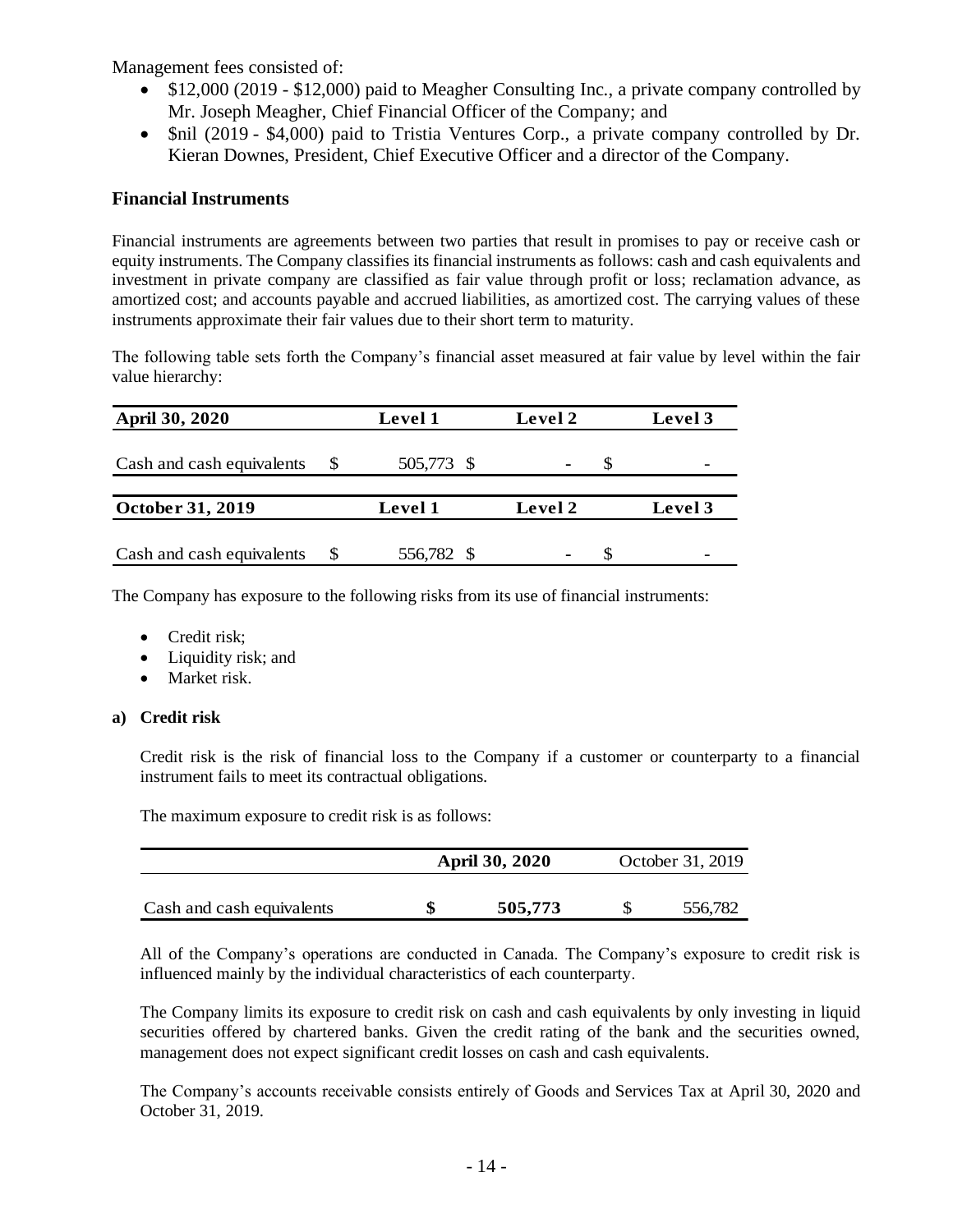As at April 30, 2020 and October 31, 2019, the Company's accounts receivable were current (less than 90 days). The Company believes that all outstanding balances are collectible, and therefore, there is no allowance for doubtful accounts at April 30, 2020 and October 31, 2019.

## **b) Liquidity risk**

Liquidity risk is the risk that the Company will not be able to meet its financial obligations as they fall due. The Company's approach to managing liquidity is to ensure, as much as possible, that it will always have sufficient liquidity to meet its liabilities when due, under both normal and stressed conditions, without incurring unacceptable losses or risking damage to the Company's reputation.

The Company has a planning and budgeting process in place by which it anticipates and determines the funds required to support normal operation requirements and the growth and development of its mineral exploration and evaluation assets. The Company coordinates this planning and budgeting process with its financing activities through the capital management process described in Note 13. Management has increased its focus on liquidity risk given the impact of the current economic and financial market climate on the availability of equity financing.

The Company's financial liabilities are comprised of accounts payable and accrued liabilities. The financial liabilities at April 30, 2020 are summarized below:

|                                      | <b>Carrying</b> | <b>Contractual</b>         |      | <b>Less</b><br>than |    | One<br>to Two  |       | Two                      |  | More<br>to Five than Five |  |
|--------------------------------------|-----------------|----------------------------|------|---------------------|----|----------------|-------|--------------------------|--|---------------------------|--|
|                                      | Amount          | <b>Cash Flows</b> One Year |      |                     |    | Years          |       | Years                    |  | Years                     |  |
|                                      |                 |                            |      |                     |    |                |       |                          |  |                           |  |
| Non-derivative financial liabilities |                 |                            |      |                     |    |                |       |                          |  |                           |  |
| Trade and other payables \$          | 644 S           | $\overline{\phantom{a}}$   | - \$ | 644                 | -S |                | $- S$ | $\overline{\phantom{0}}$ |  |                           |  |
|                                      |                 | \$<br>$\blacksquare$       |      | 644                 | -8 | $\blacksquare$ | -8    | $\blacksquare$           |  | $\blacksquare$            |  |

### **New Accounting Standard Adopted During the Period**

New accounting standard adopted during the period

### *IFRS 16 Leases*

### *Initial adoption*

On November 1, 2019, the Company adopted IFRS 16, which specifies how an IFRS reporter will recognize, measure, present and disclose leases. The standard provides a single lessee accounting model, requiring lessees to recognize assets and liabilities for all leases unless the lease term is twelve months or less or the underlying asset has a low value. Lessors continue to classify leases as operating or finance, with IFRS 16's approach to lessor accounting substantially unchanged from its predecessor, International Accounting Standard 17 *Leases*. The standard was issued in January 2016 and is effective for annual periods beginning on or after January 1, 2019.

The Company has elected to apply IFRS 16 using a modified retrospective approach, which does not require restatement of prior period financial information. Modified retrospective application recognizes the cumulative effect of IFRS 16 as an adjustment to opening deficit at November 1, 2019 and applies the standard prospectively. The Company has determined that at November 1, 2019, adoption of IFRS 16 will not result in the recognition of a right-of-use ("ROU") asset nor a lease obligation.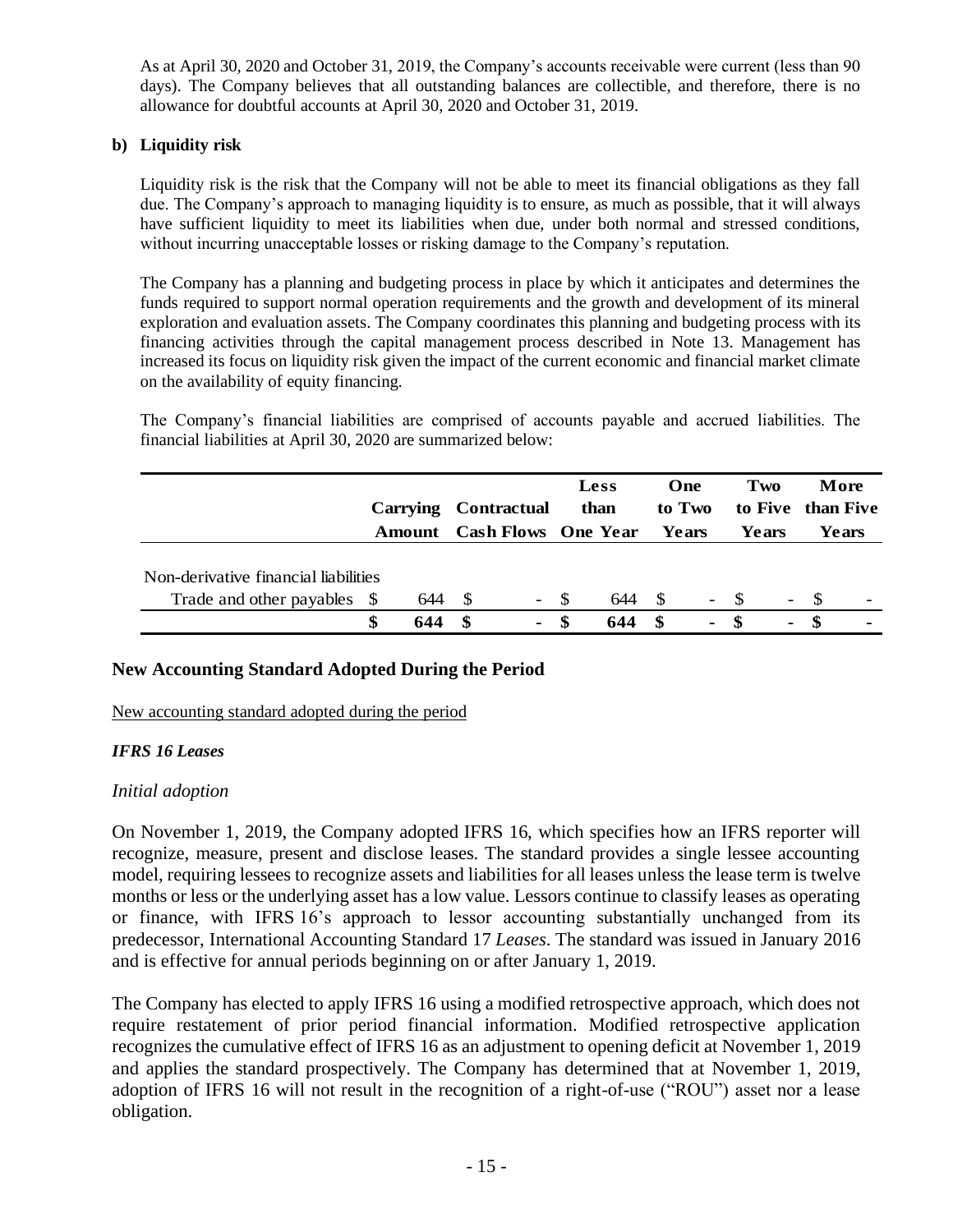### *Ongoing recognition and measurement*

On the date that the leased asset becomes available for use, the Company recognizes a ROU asset and a corresponding lease obligation. Interest expense associated with the lease obligation is charged to the statement of income/loss over the lease period with a corresponding increase to the lease obligation. The lease obligation is reduced as payments are made against the principal portion of the lease. The ROU asset is depreciated over the shorter of the asset's useful life and the lease term on a straight-line basis. Depreciation of the ROU asset is recognized in depreciation expense.

## **Risks and Uncertainties**

Bessor competes with other mining companies, some of which have greater financial resources and technical facilities, for the acquisition of mineral properties, claims and other interests, as well as for the recruitment and retention of qualified personnel.

All of the properties in which Bessor has an interest, or the right to acquire an interest, are in the early exploration stage and are without a known body of commercial ore. Development of Bessor's mineral properties will only follow upon obtaining satisfactory exploration results. Exploration for and the development of mineral resources involve a high degree of risk and few properties that are explored are ultimately developed into producing properties. There is no assurance that Bessor's exploration and development activities will result in any discoveries of commercial bodies of ore.

Existing and possible future environmental legislation, regulations and actions could cause additional expenses, capital expenditures, restrictions and delays in the activities of the Company, the extent of which cannot be predicted. Before production can commence on any properties, the Company must obtain regulatory and environmental approvals. There is no assurance that such approvals can be obtained on a timely basis or at all. The cost of compliance with changes in government regulations has the potential to reduce the profitability of operations.

Aboriginal peoples have claimed aboriginal title and rights to resources and various properties in western Canada, including Bessor's properties. Such claims, in relation to Bessor's lands, if successful, could have an adverse effect on Bessor or its respective operations.

Bessor will require additional financing to continue its business plan and there is no assurance that financing will be available or, if available, will be on reasonable terms. To the extent that financing is not available, Bessor may have to reduce exploration activities and work commitments may not be satisfied resulting in a loss of property ownership by Bessor.

### **Disclosure Controls and Procedures**

Management has ensured that there are disclosure controls and procedures that provide reasonable assurance that material information relating to the Company is disclosed on a timely basis, particularly information relevant to the period in which annual filings are being prepared. Management believes these disclosure controls and procedures have been effective during the six months ended April 30, 2020.

### **Transactions not Reflected on the Condensed Interim Statement of Financial Position**

The Company did not enter into any transactions that were not reflected on the condensed interim statement of financial position as at April 30, 2020.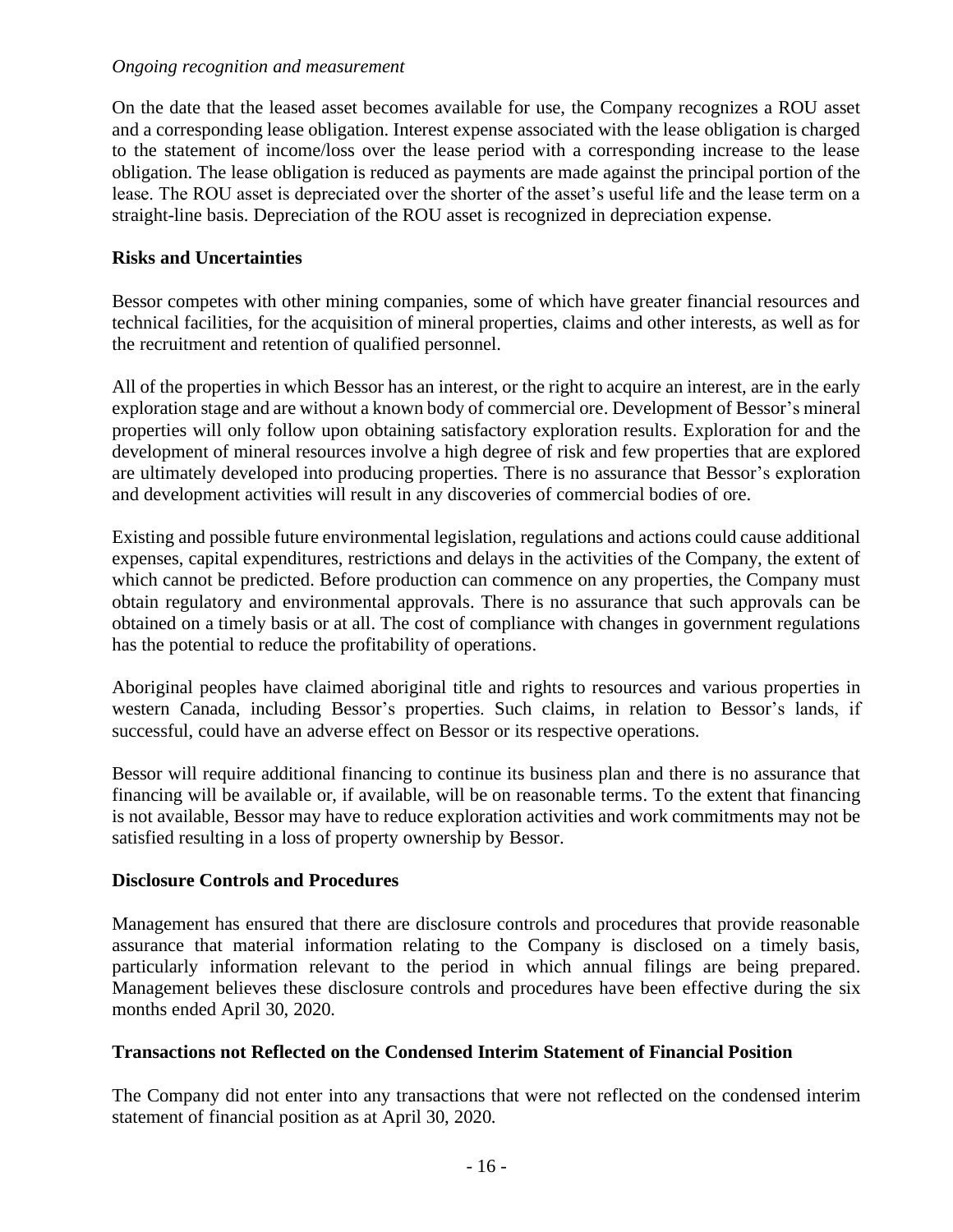## **Forward-Looking Statements**

This MD&A contains "forward-looking information" within the meaning of applicable Canadian securities legislation. All statements, other than statements of historical fact, included herein may be forward-looking information. Generally, forward-looking information may be identified by the use of forward-looking terminology such as "plans", "expects" or "does not expect", "proposed", "is expected", "budgets", "scheduled", "estimates", "forecasts", "intends", "anticipates" or "does not anticipate", or "believes", or variations of such words and phrases, or by the use of words or phrases which state that certain actions, events or results may, could, would, or might occur or be achieved. In particular, this MD&A contains forward-looking information in respect of: the corporate strategy of the Company in relation to pursuing acquisitions and the ability of the Company to add new properties to its portfolio of projects; future exploration and development plans of the Company for its projects; the size and timing of exploration programs by Bessor or its partners, including obtaining permits for such future exploration; the exploration and discovery potential of its projects and the potential deposits or targets that may be contained on its projects; future drilling and the timing for future drilling on its projects; potential acquisitions by the Company of mineral projects; future expenditures on the Company's projects; the potential completion of the 20 for 1 share consolidation by the Company in conjunction with an acquisition or a potential transaction; and the ability of the Company to attract additional funds if required. This forward-looking information reflects the Company's current beliefs and is based on information currently available to the Company and on assumptions the Company believes are reasonable. Certain assumptions can be found in the Company's disclosure documents on SEDAR at [www.sedar.com.](http://www.sedar.com/) In addition, assumptions include, but are not limited to: the actual results of exploration on projects being equivalent to or better than estimated results in technical reports or prior exploration results; assumptions in respect of commodity prices; the ability of the Company to seek out and negotiate favourable acquisitions; market acceptance of the Company's corporate strategy and acquisition strategies; the ability of the Company to obtain financing on acceptable terms; and future costs and expenses of the Company being based on historical costs and expenses, adjusted for inflation. Forward-looking information is subject to known and unknown risks, uncertainties and other factors that may cause the actual results, level of activity, performance or achievements of the Company to be materially different from those expressed or implied by such forward-looking information. Such risks and other factors may include, but are not limited to: the early stage development of the Company and its projects; market acceptance of mineral exploration companies and the junior exploration company model; general business, economic, competitive, political and social uncertainties; commodity prices; the actual results of current exploration and development or operational activities; competition; changes in project parameters as plans continue to be refined; accidents and other risks inherent in the mining industry; lack of insurance; delay or failure to receive board or regulatory approvals; changes in legislation, including environmental legislation, affecting the Company; timing and availability of external financing on acceptable terms; conclusions of economic evaluations; and lack of qualified, skilled labour or loss of key individuals. Although the Company has attempted to identify important factors that could cause actual results to differ materially from those contained in forward-looking information, there may be other factors that cause results not to be as anticipated, estimated or intended. Accordingly, readers should not place undue reliance on forward-looking information. The Company does not undertake to update any forward-looking information, except in accordance with applicable securities laws.

# **Other**

Additional information relating to Bessor's business and activities can be found on SEDAR at [www.sedar.com.](http://www.sedar.com/)